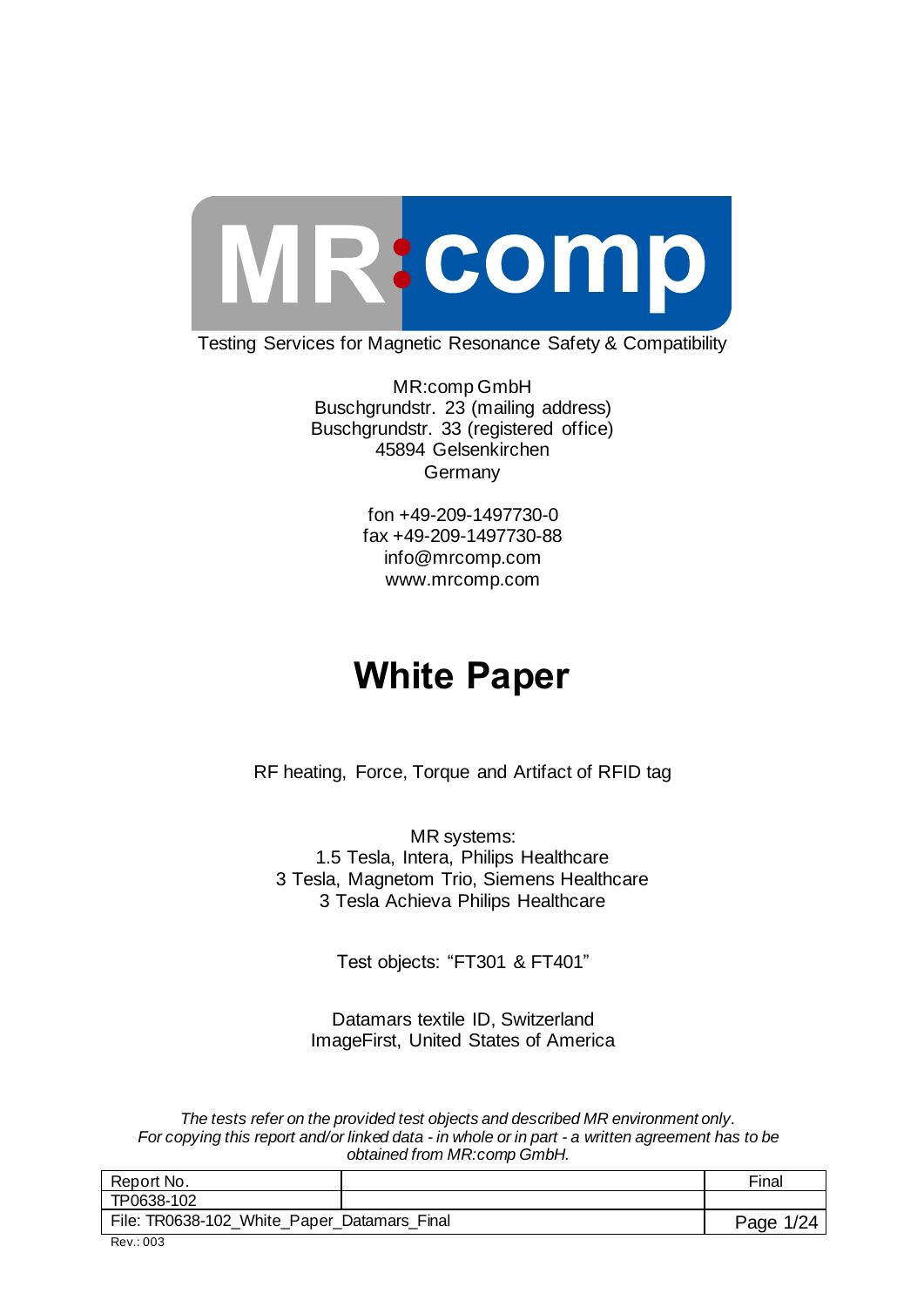

Author:

Isabela Frese, M.Sc., MRI Technologist, MR Safety Consultant

Dr. rer. nat. Joerg Seehafer, Deputy Head of Consulting

Univ.-Prof. Dr. Siegfried Trattnig Medical Director, University Hospital Vienna

Proofreader:

Thomas Doering, M.Sc. Head of Consulting Department Manager of Simulation Department

Approved by:

Thomas Doering, M.Sc. Head of Consulting Department Manager of Simulation Department

16.04.2020

Thomas Doering

Date, Signature

| Report No.                                  | Final     |
|---------------------------------------------|-----------|
| TP0638-102                                  |           |
| File: TR0638-102_White_Paper_Datamars_Final | Page 2/24 |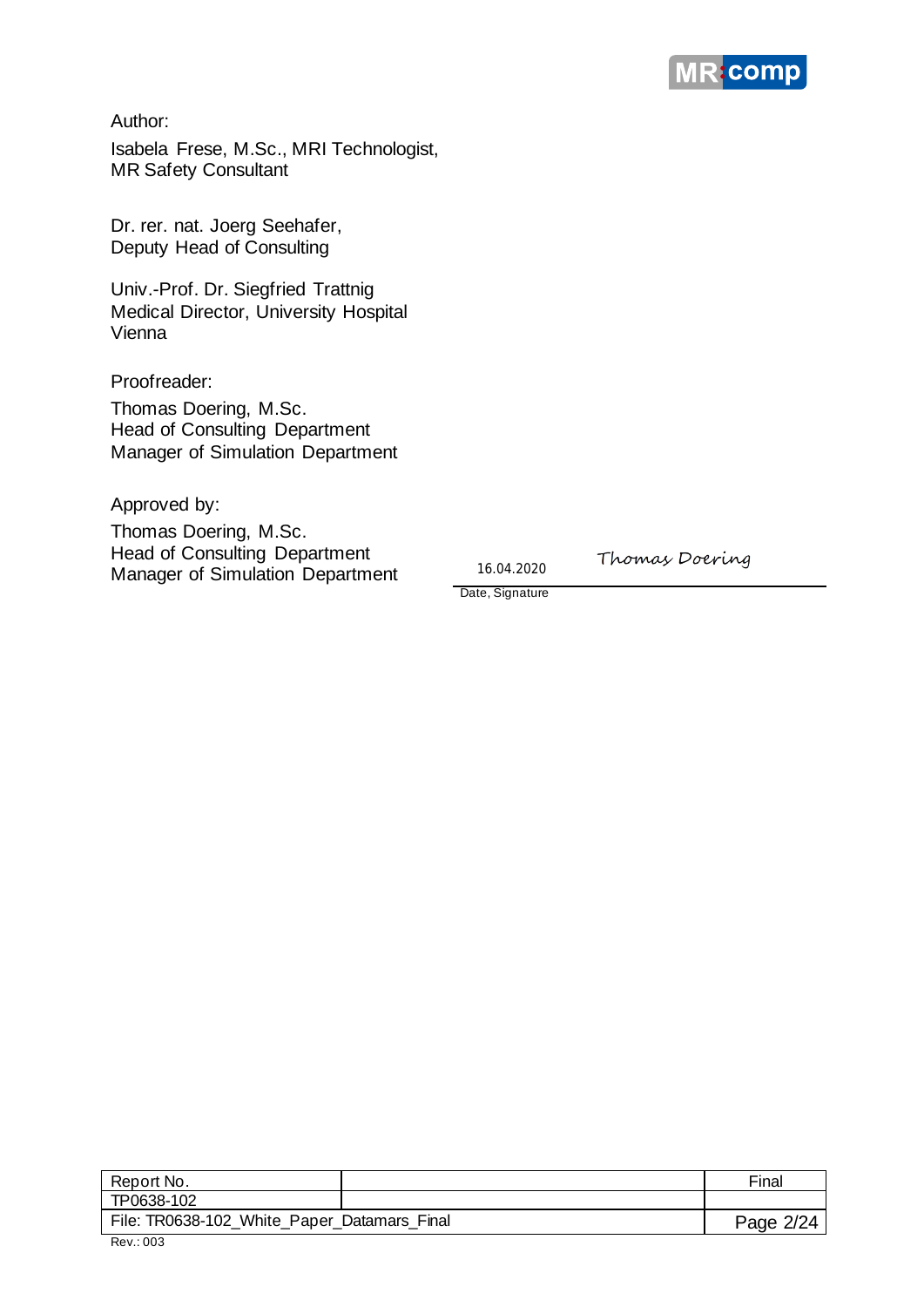

#### Content:

| Report No.                                  | Final     |
|---------------------------------------------|-----------|
| TP0638-102                                  |           |
| File: TR0638-102_White_Paper_Datamars_Final | Page 3/24 |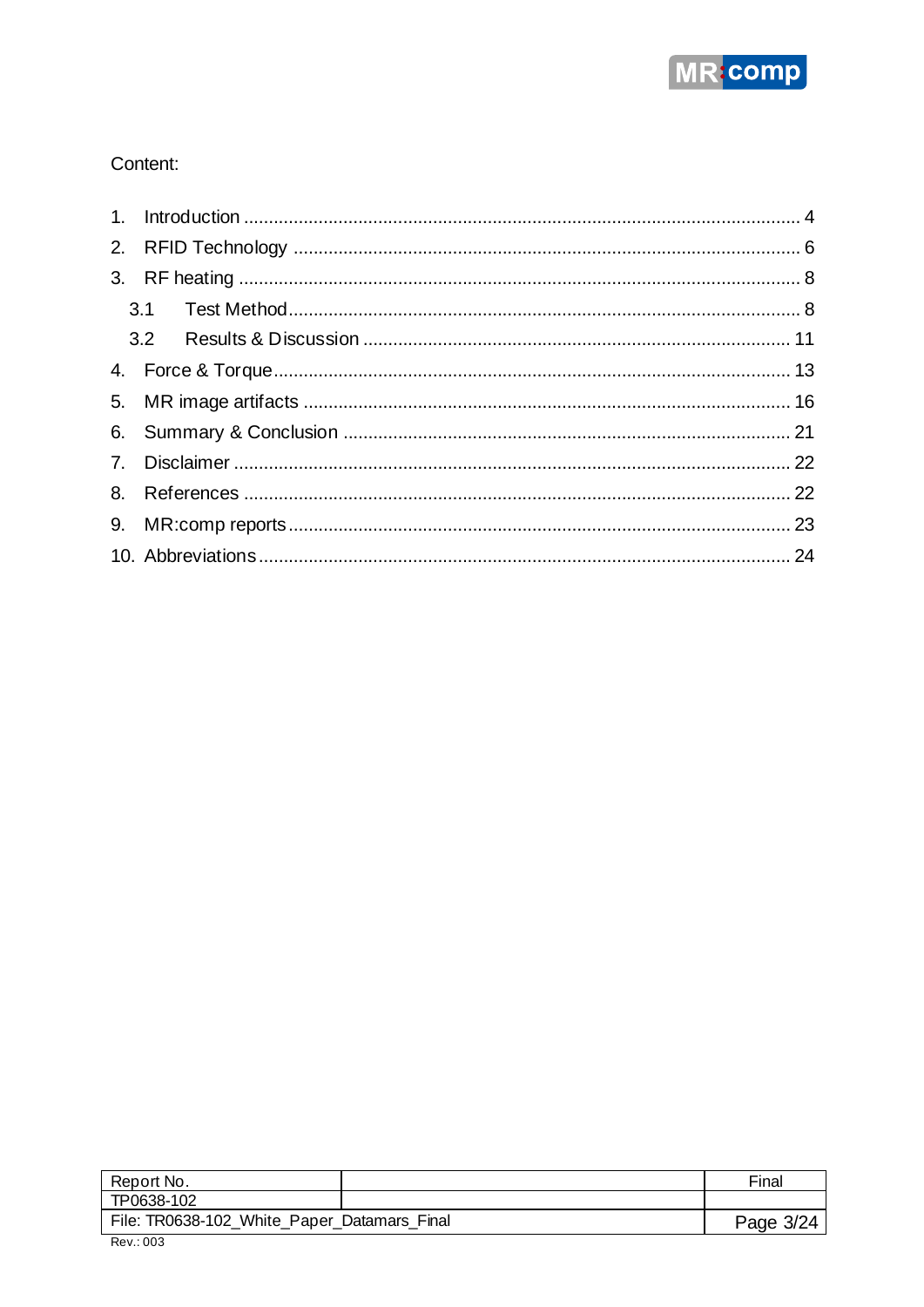

# **1. Introduction**

Implants and devices that are used in the Magnetic Resonance Imaging ("MR" or "MRI") environment can pose possible risks to patients due to the interaction with the electromagnetic field. Therefore, objects that are present during MRI examination have to be labeled as "MR safe" or "MR conditional". This labeling, the MR icon (TAB. 1) and the definitions are defined and referenced in the standards ASTM F2503 [1] and the equivalent IEC 62570 [2].

| <b>MR</b> Safe        | an item that poses no known hazards<br>resulting from exposure to any MR<br>environment. MR Safe items are<br>composed of materials that are<br>electrically nonconductive, nonmetallic,<br>and non-ferrous.                                                                                                                            |
|-----------------------|-----------------------------------------------------------------------------------------------------------------------------------------------------------------------------------------------------------------------------------------------------------------------------------------------------------------------------------------|
| <b>MR Conditional</b> | an item with demonstrated safety in the<br>MR environment within defined<br>conditions. At a minimum, address the<br>conditions of the static magnetic field,<br>the switched gradient magnetic field and<br>the radiofrequency fields. Additional<br>conditions, including specific<br>configurations of the item, may be<br>required. |
| <b>MR Unsafe</b>      | an item which poses unacceptable risks<br>to the patient, medical staff or other<br>persons within the MR environment.                                                                                                                                                                                                                  |

**TAB. 1: Requirements for colored MR icons for device labeling for MR safety [1] [2].**

Implants and devices are divided into two groups – active and 'passive' (non-active). An active device is defined having a source of energy / powered electronic components. Different testing procedures are defined for both groups.

For active implants, the new Technical Specification ISO/TS 10974:2018 [3] is mainly driven by pacemaker, neurostimulator and cochlear implant manufacturers. However this technical specification is requested by regulatory agencies, such as FDAs and Notified Bodies worldwide also for active and passive devices like ECG cables, which can interact with the switched gradient magnetic field and the RF field of the MR systems and can lead to high heating, and thus necrosis and burns of the human body tissue.

| Report No.                                  | Final     |
|---------------------------------------------|-----------|
| TP0638-102                                  |           |
| File: TR0638-102_White_Paper_Datamars_Final | Page 4/24 |
| $\sim$ $\sim$                               |           |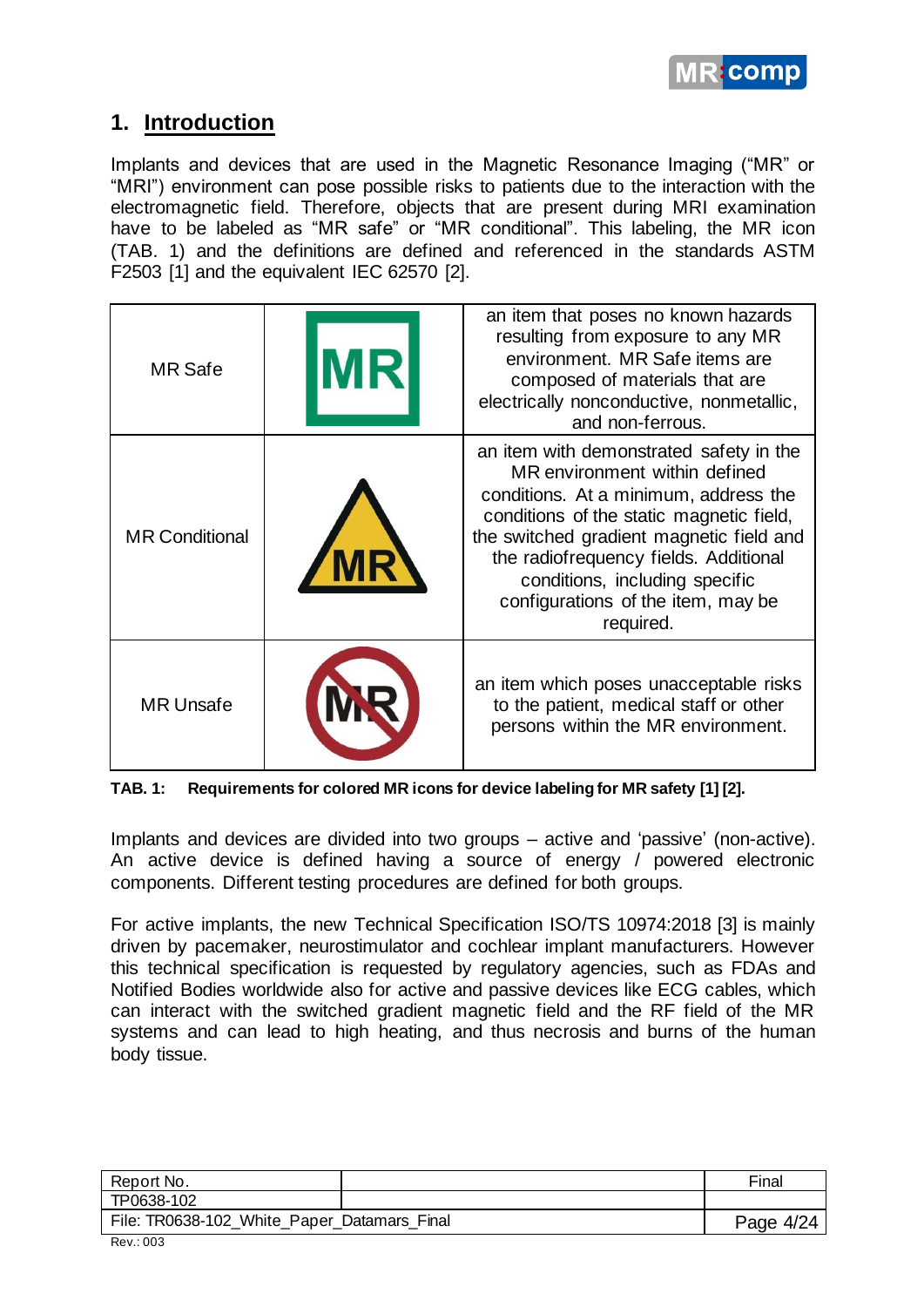

Determining MR safety and MR compatibility for uncritical common non-active devices four ASTM standard test methods have to be performed:

- Radiofrequency (RF) induced heating (ASTM F2182) [4]
- Magnetically induced displacement force (ASTM F2052) [5]
- Magnetically induced torque (ASTM F2213) [6] and
- MR image artifacts (ASTM F2119) [7]

Managing textiles in hospitals requires a very high level of control in order to guarantee the highest hygienic standards and to ensure that the correct supply is available when needed. To overcome these criticalities, UHF transponders are widely used in hospital and healthcare facilities to track and trace any type of textiles from patient gowns to linen or surgical textiles. The traceability of textiles helps to reduce losses, optimize logistics and ensure that hygienic and sterilization processes are correctly followed. The tag has no own source of energy and utilizes radio waves for data collection and transfer only on demand. Therefore, it counts as passive device which will be fully outside the human body.

The current state of technology provides additional standards and points of discussion for RF heating, e.g. electrical fields ("E-fields" in V/m) outside the human body are different to those inside the human body. The new guide of ASTM F04.15 – WK58852 for devices outside the human body is under development, but will concentrate on displacement force and malfunction. This new guide will not change the MR testing requirements or MR labeling used.

Since the RFID tag is a) fully outside the human body, b) electrically short compared to the wave length of the RF field and c) does not have any tissue contacting electrodes, thus a test according to ISO/TS 10974 is not necessary. The interaction of the tag with the electromagnetic field has to be examined with the mentioned ASTM standard tests.

This paper is based on the questions, which came up between the involved parties: RFID manufacturer, MR testing laboratory, clinical cloth manufacture and the clinical personnel. Therefore all four mentioned ASTM tests have been performed and can be reviewed (see chapter **9 MR:comp reports**). In order to validate the technical RF heating test results additional simulations are executed.

In the following always the worst-case situations are considered. We believe that in praxis, the device itself will nearly never be in direct contact with the human skin because of its surrounded material. A more detailed description of the single tests can be found in the referred test reports in chapter **9 MR:comp reports**.

| Report No.                                  | Final     |
|---------------------------------------------|-----------|
| TP0638-102                                  |           |
| File: TR0638-102_White_Paper_Datamars_Final | Page 5/24 |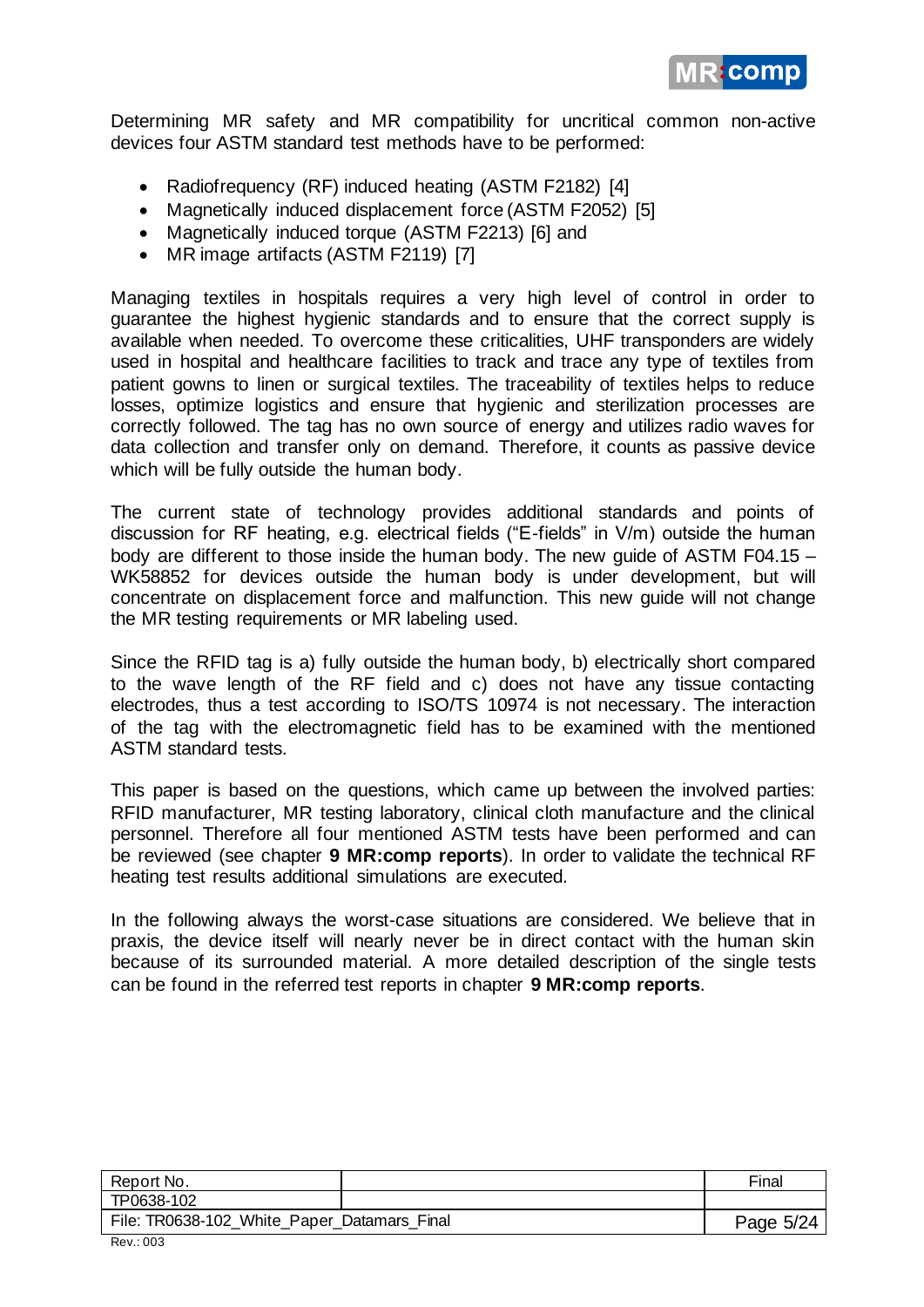

# **2. RFID Technology**

UHF RFID tags used to identify textiles/patient gowns are similar in their functionality to the UHF tags that are for example used for logistic or anti-theft purposes in retail shops. When the tag is used for patient gowns it can be placed on the backside of the shirt or in the front in the hip area (see FIG. 1).



**FIG. 1: Placement of the tag in a shirt (left). UHF LaundryChip (right).**

Tags are made of an antenna and of a microchip but contain no battery or power source. They are a 'non-active (passive) device', which harvest electro-magnetic energy coming from a reader. As the electro-magnetic field emitted by the reader quickly fades away, a tag typically needs to be within 5 m of the reader to harvest enough energy and activate itself. When a tag receives enough energy to activate its internal circuitry, it replies back with a hexadecimal code that is unique to the tag and thus identifies the item that carries the tag (e. g. patient gowns). When not in proximity of a reader, the tags are basically a piece of passive hardware comparable to a paperclip. Since tags are electrical components, they are mostly made of conductive elements and as such cannot be considered as 'MR Safe' devices. While in the last years significant efforts have been made to reduce metal quantity or to decrease the magnetic impact of the metal contained in the tags, it is impossible to completely remove metal or conductive elements from an RFID tag. Therefore, it is necessary to perform accurate MR testing and validation before an RFID tag enters the MRI environment.

For the following MRI testing the RFID tags listed in table 2 are used. The tags differ in size, shape and material of the antenna.

| Report No.                                                     | Final     |
|----------------------------------------------------------------|-----------|
| TP0638-102                                                     |           |
| File: TR0638-102_White_Paper_Datamars_Final<br>$\sim$<br>- - - | Page 6/24 |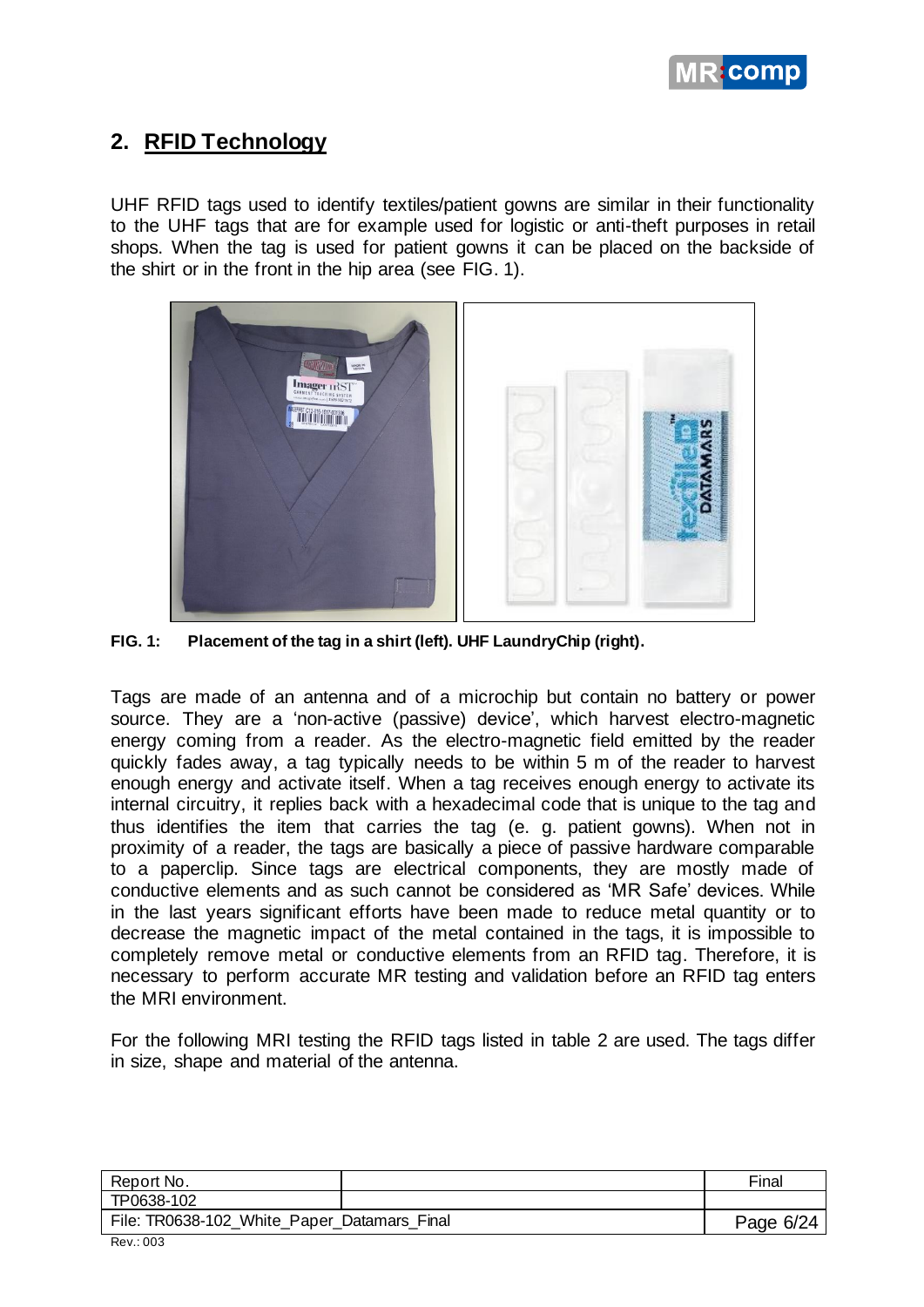



**TAB. 2: UHF RFID tags from Datamars textile ID for testing. For simplification the RFID tags are renamed in the following: RFID 1 = FT301 Novo, RFID 2 = FT401 ST, RFID 3 = FT401 (update version), RFID 4 = FT 401 V3 M.**

The wire of RFID 1 has two large equal waves. The antenna of RFID 2 is completely straight coming from the chip and ends in three large equal waves. RFID 3 and 4 have the same, towards the ends increasing shape of the antenna. It is important to mention that RFID 4 contains a magnetic component compared to the other tags. All tags have approximately the same total length.

| Report No.                                                                    | Final         |
|-------------------------------------------------------------------------------|---------------|
| TP0638-102                                                                    |               |
| File: TR0638-102_White_Paper_Datamars_Final<br>$\sim$<br>$\sim$ $\sim$ $\sim$ | Page:<br>7/24 |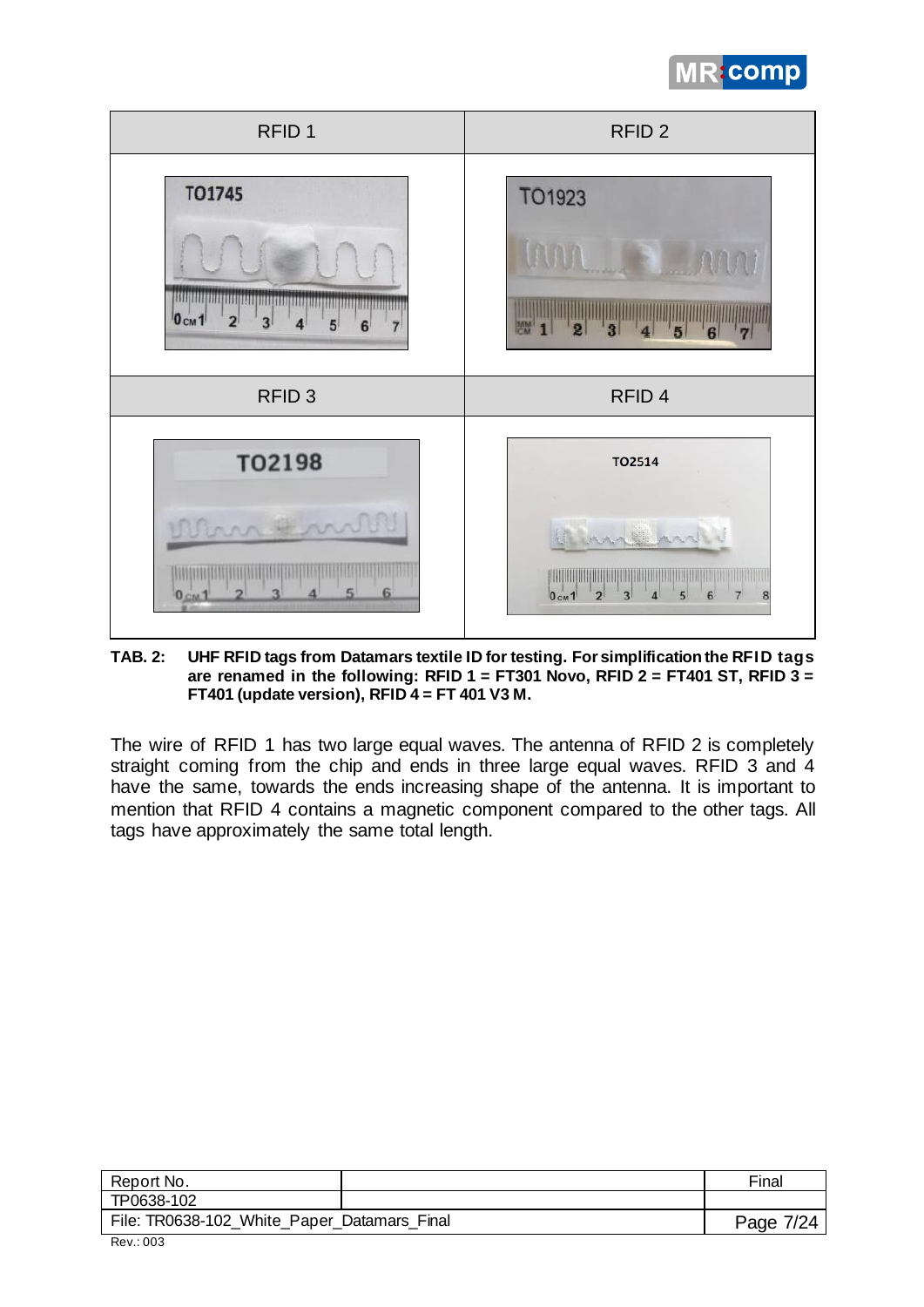

# **3. RF heating**

The RF-induced temperature rise for a given electromagnetic field translated for description in power per exposed mass as specific absorption rate (SAR) depends of the RF frequency. Therefore, different static magnetic field strengths of MR systems lead to different temperature rises. RF heating is generated inside the human tissue due to the RF coil inside the MR system inducing an E-field inside the human body. MR safety testing is performed at 1.5 Tesla and 3 Tesla MRI systems (most common systems in clinical use) or an apparatus that reproduces the RF field of such an MR system. The ASTM tests are defined as worst-case test conditions. Therefore, MR safety testing does not have to be repeated on human patients or volunteers.

According to IEC 60601-1 [8] Clause 11 "Protection against excessive temperatures and other hazards" a temperature increase up to 43 °C for devices having contact with the patient is acceptable for the healthy skin of adults. Limits are determined for time periods greater than 10 minutes contact time. Temperature values are higher for a shorter "touch" time. Actually, the RFID tags are sewed in e.g. scrubs. A direct skin contact is not given. But if, however, a direct contact of chip or antenna appears, we will consider an acceptable temperature maximum of 43 °C.

The initial temperature of the tag may vary between 25°C (i.e. room temperature) and 37°C (when the tags adopt the skin temperature of the patient). Assuming these two different starting temperatures a temperature increase of 18 °C or 6 °C for devices with skin contact is tolerable. Since the paper considers the worst-case situation, in the following a temperature increase of 6°C will be assumed as limit.

#### 3.1 Test Method

Three fiberoptic temperature probes were placed at the RFID tag where the highest RF heating is expected. The locations are based on long-term experience in RF-heating testing. Probes are placed at the ends of the antenna and in the middle of the RFID tag. The comparison with electromagnetic simulations showed that the sensor positioning was correctly executed at the hot spot regions of the RFID tag (see figure 2). One temperature probe was used as a reference probe to verify that the same RF exposure was used during all test runs positioned at the contra-lateral side of the phantom from the test object position.

| Report No.                                                     | Final     |
|----------------------------------------------------------------|-----------|
| TP0638-102                                                     |           |
| File: TR0638-102_White_Paper_Datamars_Final<br>$\sim$<br>- - - | Page 8/24 |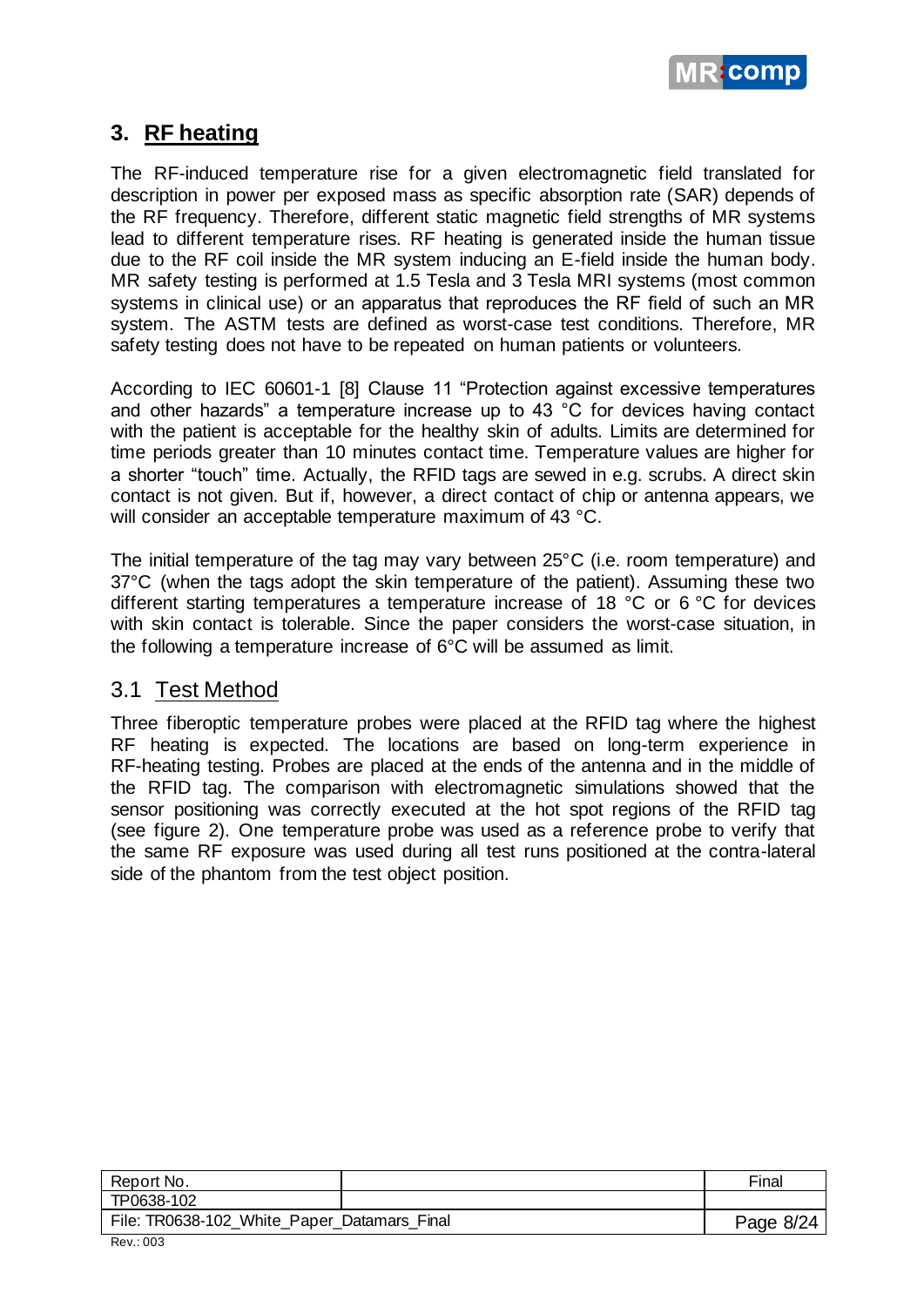



**FIG. 2: Result of SAR simulation. Top: highest SAR (and therefore RF heating in a thermal stable phantom) at end of device (as expected). Bottom: transversal slice at x = 0 (along center of elongated tag). Tag on top of phantom. Dispersion of SAR inside the body phantom.**

Afterwards the RFID tag, with the positioned temperature probes, is placed in a body phantom (according ASTM F2182 specification), which is filled with an electrically conductive gel material that simulates the electrical and thermal properties of the human body. The tag is placed at a location with well characterized exposure conditions.

Background SAR simulation at 64 MHz and 128 MHz are shown in FIG. 3. The whole body averaged (WBA) SAR of 2 W/kg was set for both frequencies. The SAR distribution plots without a test object for three cut planes: coronal, transversal and sagittal are illustrated.

| Report No.                                                     | Final     |
|----------------------------------------------------------------|-----------|
| TP0638-102                                                     |           |
| File: TR0638-102_White_Paper_Datamars_Final<br>$\sim$<br>$  -$ | Page 9/24 |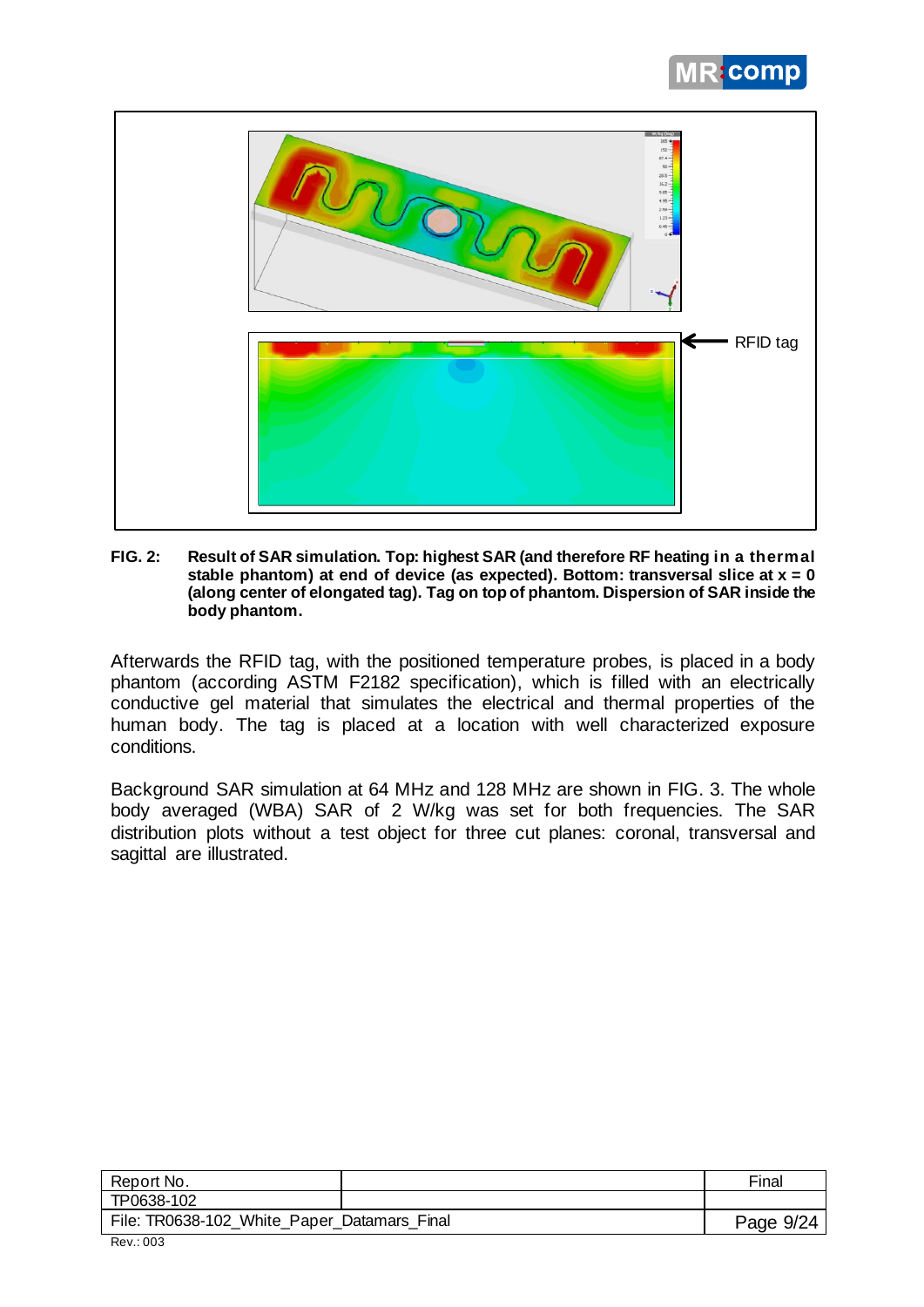



**FIG. 3: left: 0.1 g averaged SAR distribution in the gel at 64 MHz, (a) coronal slice y=0, (b) transversal slice z=0, (c) sagittal slice x=-190 mm, right: 0.1 g averaged SAR distribution in the gel at 128 MHz, (a) coronal slice y=0, (b) transversal slice z=0, (c) sagittal slice x=-190 mm.**

Actually, at the edge of the phantom local background SAR and the E-field have their maximum. To avoid edge effects the tag is placed in the plane with at a distance of 2 cm to the phantom edge  $(x = -190 \text{ mm})$ .

According to the ASTM standard the RFID tags 1, 2, 3 and 4 (see TAB. 2) are first positioned in the center of the body phantom (in phantom material,  $y = 0$  mm). To simulate a more similar position of the RFID tag in clinical practice, two more measurements of the tag at position "top" ( $y = 45$  mm) and "bottom" ( $y = -45$  mm) have been performed. As shown in the table below 6 different test setups can be derived.

| <b>Measurement</b>                |                                                      | 2               | 3 |                   | 5                    | 6 |
|-----------------------------------|------------------------------------------------------|-----------------|---|-------------------|----------------------|---|
| <b>RFID tag</b>                   | RFID <sub>1</sub>                                    | RFID 2   RFID 3 |   | RFID <sub>4</sub> | RFID <sub>1</sub>    |   |
| <b>Position inside</b><br>phantom | center                                               |                 |   | bottom            | top                  |   |
| Argumentation<br>for position     | worst-case position according to<br><b>ASTM</b> test |                 |   | body              | relative to patients |   |

#### **TAB. 3: Different positions inside ASTM phantom.**

The phantom with tag and temperature probes is placed in an MR system or an apparatus that reproduces the RF field of such an MR system (see FIG. 4). An RF field producing a whole body averaged (WBA) SAR of 2 W/kg (maximum SAR in IEC

| Report No.                                  | Final      |
|---------------------------------------------|------------|
| TP0638-102                                  |            |
| File: TR0638-102_White_Paper_Datamars_Final | Page 10/24 |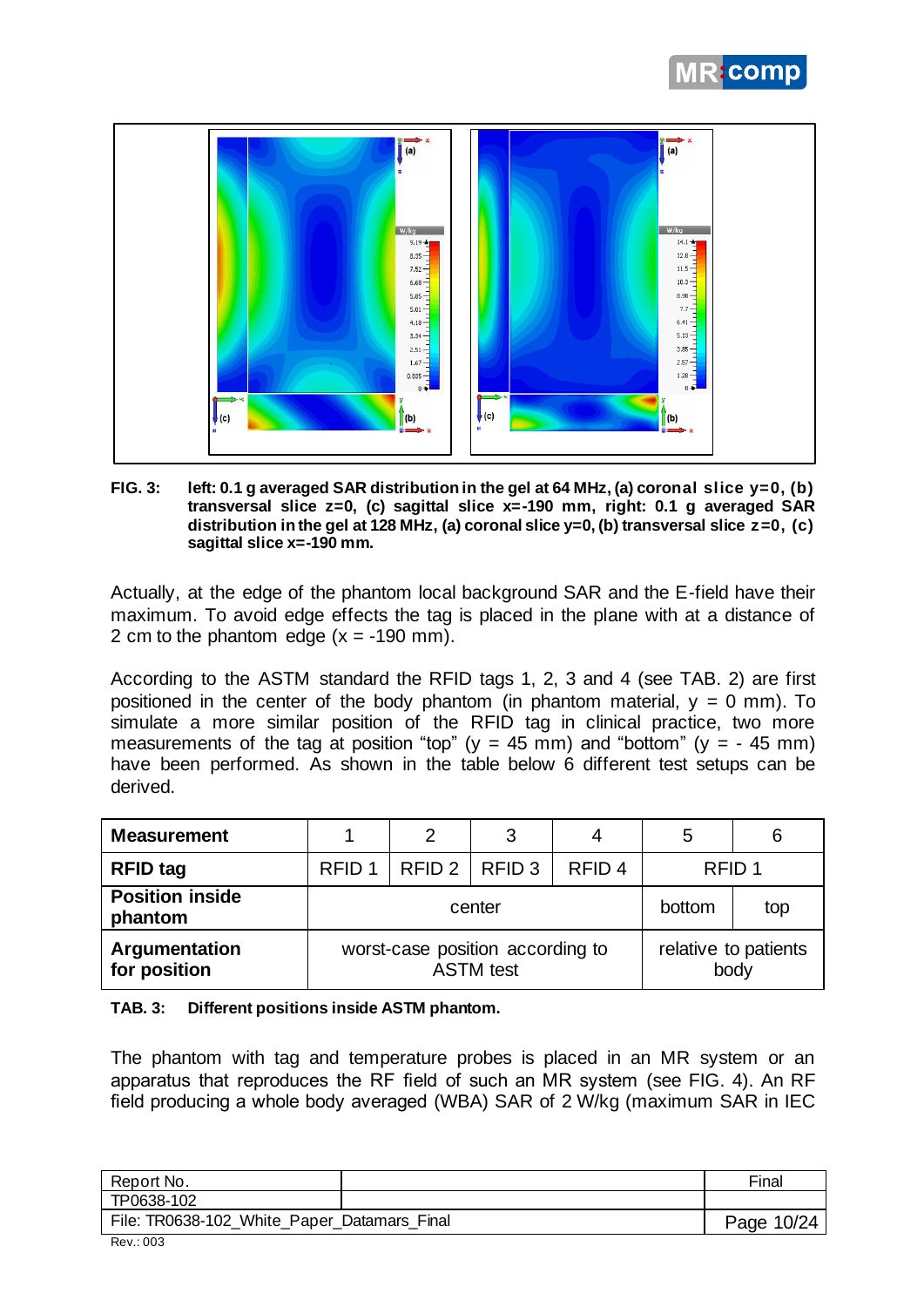

defined normal operation mode) averaged over the volume of the phantom is applied for approximately 15 minutes.



#### **FIG. 4: ASTM body phantom with the three different positions of RFID tag positioned in the isocenter of the bore (left), enlarged view of RFID tag positions (right).**

For a magnetic field of 1.5 Tesla (64 MHz) the Philips Intera MRI system and the RF test system (MITS (Medical Implant Test System), which is simulating the RF exposure of a 1.5 Tesla MR scanner were used. For testing at 3 Tesla (128 MHz) the Siemens system Magnetom Trio and the RF Test System with 128 MHz were used. According to TAB. 3, Measurements  $1 - 4$  (center position) are performed at MRI systems. Measurement 5 and 6 (bottom and top position) are performed at the MITS system.

#### 3.2 Results & Discussion

The temperature rises of RFID tags in non-clinical testing showed values listed in TAB. 4. The background temperature means the temperature increase at the same positions when measuring without the device/tag.

| <b>Measurement</b>              |            | 2<br>3                                                                           |     |     |                   | 5   | 6   |
|---------------------------------|------------|----------------------------------------------------------------------------------|-----|-----|-------------------|-----|-----|
| <b>RFID tag</b>                 |            | RFID <sub>3</sub><br>RFID <sub>4</sub><br>RFID <sub>2</sub><br>RFID <sub>1</sub> |     |     | RFID <sub>1</sub> |     |     |
| <b>Position</b>                 |            | bottom<br>top<br>center                                                          |     |     |                   |     |     |
|                                 | at 64 MHz  | 3.9                                                                              | 3.4 | 4.0 | 3.1               | 2.8 | 2.7 |
| $\Delta T_{\text{max}}$<br>[°C] | at 128 MHz | 3.1                                                                              | 4.5 | 4.2 | 2.1               |     |     |
|                                 | background | min. 1.5 °C (conservative approximation)                                         |     |     |                   |     |     |

#### **TAB. 4: Maximum temperature-rise at the different test objects and test object positions for RF frequency of 64 MHz and 128 MHz.**

The RFID tag tested at 64 MHz experienced a temperature increase of maximum 4.0 °C for 2 W/kg whole body averaged (WBA) SAR within 15 minutes. A maximum

| Report No.                                                   | Final      |
|--------------------------------------------------------------|------------|
| TP0638-102                                                   |            |
| File: TR0638-102_White_Paper_Datamars_Final<br><b>D. 000</b> | Page 11/24 |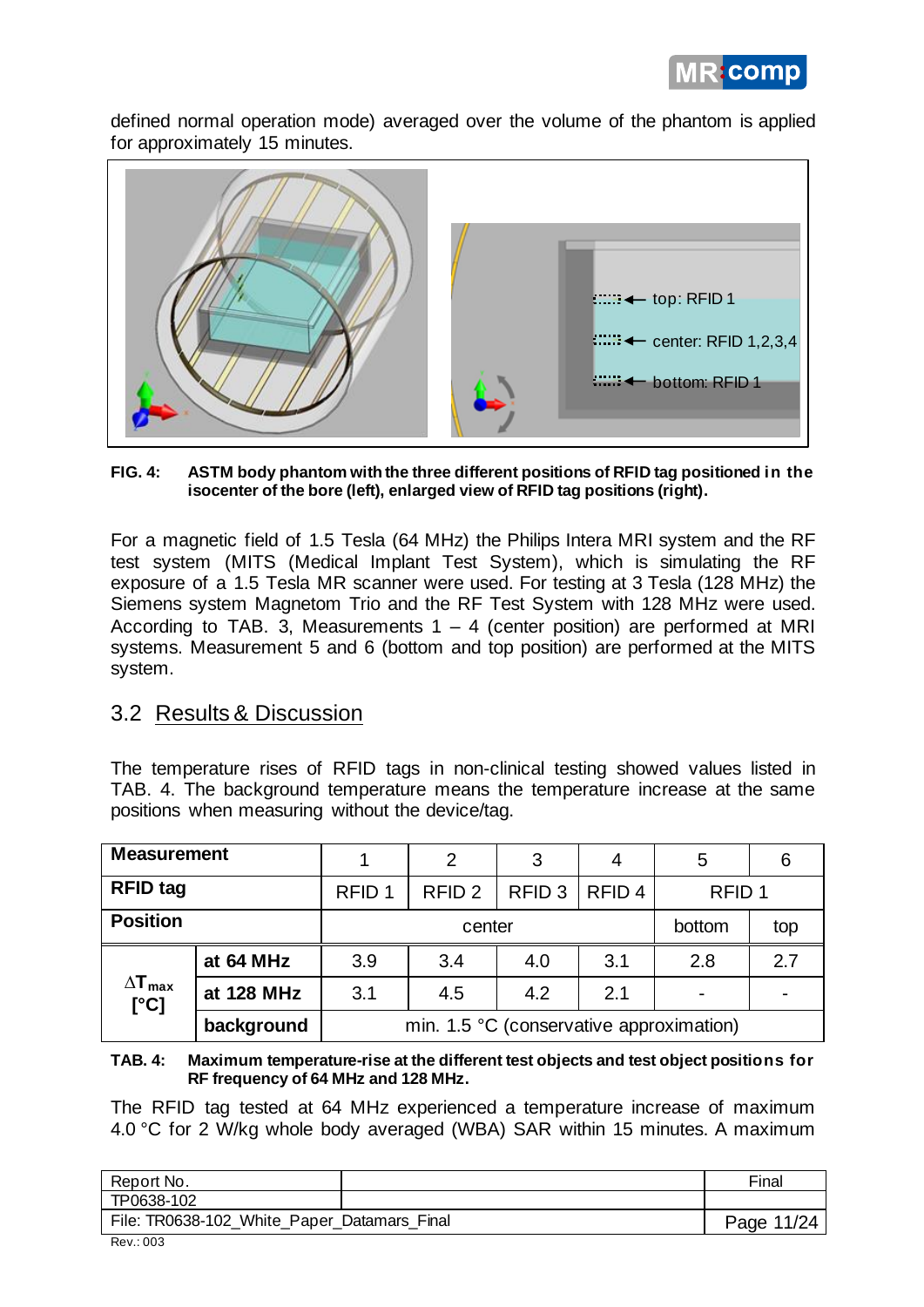

temperature increase of 4.5 °C for 15 minutes at 128 MHz was determined. Measurements at the bottom and the top showed slightly lower temperatures compared to center measurements, which are defined as worst-case position according to the ASTM test.

A maximum rise in temperature of about  $4^{\circ}C$  is not harmful at the skin surface in normal operating mode. As mentioned in section 3 RF heating of a temperature increase of 6 °C (worst-case) for devices with skin contact is tolerable. Medical studies that already have been conducted show similar RF heating values for RFID tags from other manufactures [9]. Here, tags were not placed inside the liquid as recommended for implants. An agar-phantom, on which the tag was positioned, was used in order to mimic a patient's arm.

Measurements were executed for 15 minutes according to the ASTM standard. Considering a conservative temperature extrapolation (worst-case, actually temperature increase follows a saturation curve) it would be acceptable to measure continuously for 20 minutes in normal mode to reach the limit of 6 °C (worst-case scenario). Considering thermal conduction and convection the rise in temperature would even be reduced. Therefore, the measured background heating of at least 1.5 °C will change the maximum rise in temperature from 4.5 °C to 3 °C for 15 minutes.

Clinical MRI examinations can last for 10 minutes to 1 hour – depending on region of examination, patient movement, additional contrast medium, sequences, etc. For MRI examinations different protocols are saved on the system. They consist of several sequences, which are separated by short pauses (manual saved time break, local shim time, adjustment of system). A total MRI examination does not scan with continuous maximum SAR (normal mode, 2 W/kg) and single sequences in clinical examinations usually do not last much longer than 5 minutes. But if, however a continuous scanning with maximum SAR, over 20 minutes is desired (R&D), we suggest taking breaks in between.

We want to point out that this paper considers worst-case scenarios. As mentioned in section 3 RF heating, a common limit for temperature increase will be 18 °C assuming a room temperature of 25 °C. The temperature rise also follows a saturation curve and can't be extrapolated. As shown in the test reports the area of saturation is nearly reached after the 15 min. Therefore, no extremely high increase is expected. In addition, the RFID tag is normally surrounded by material and there will not be a direct skin contact. This would even lead to lower effective temperatures at the skin. Also, it has to be considered, that only regular whole-body RF transmit coils shall be used. Local RF transmit coils and multi-channel RF transmit coils must be avoided. This new design of RF coil architecture might lead to higher temperatures and was not subject of this test. Local receive coils can be used.

Further, the "adapted" ASTM measurements 5 & 6 (see TAB. 4), relative to the patients' body have to be considered. Even if they are not defined as worst-case position by the ASTM test, they are more authentic to the actual position and result in lower temperature rises.

| Report No.                                  | Final      |
|---------------------------------------------|------------|
| TP0638-102                                  |            |
| File: TR0638-102_White_Paper_Datamars_Final | Page 12/24 |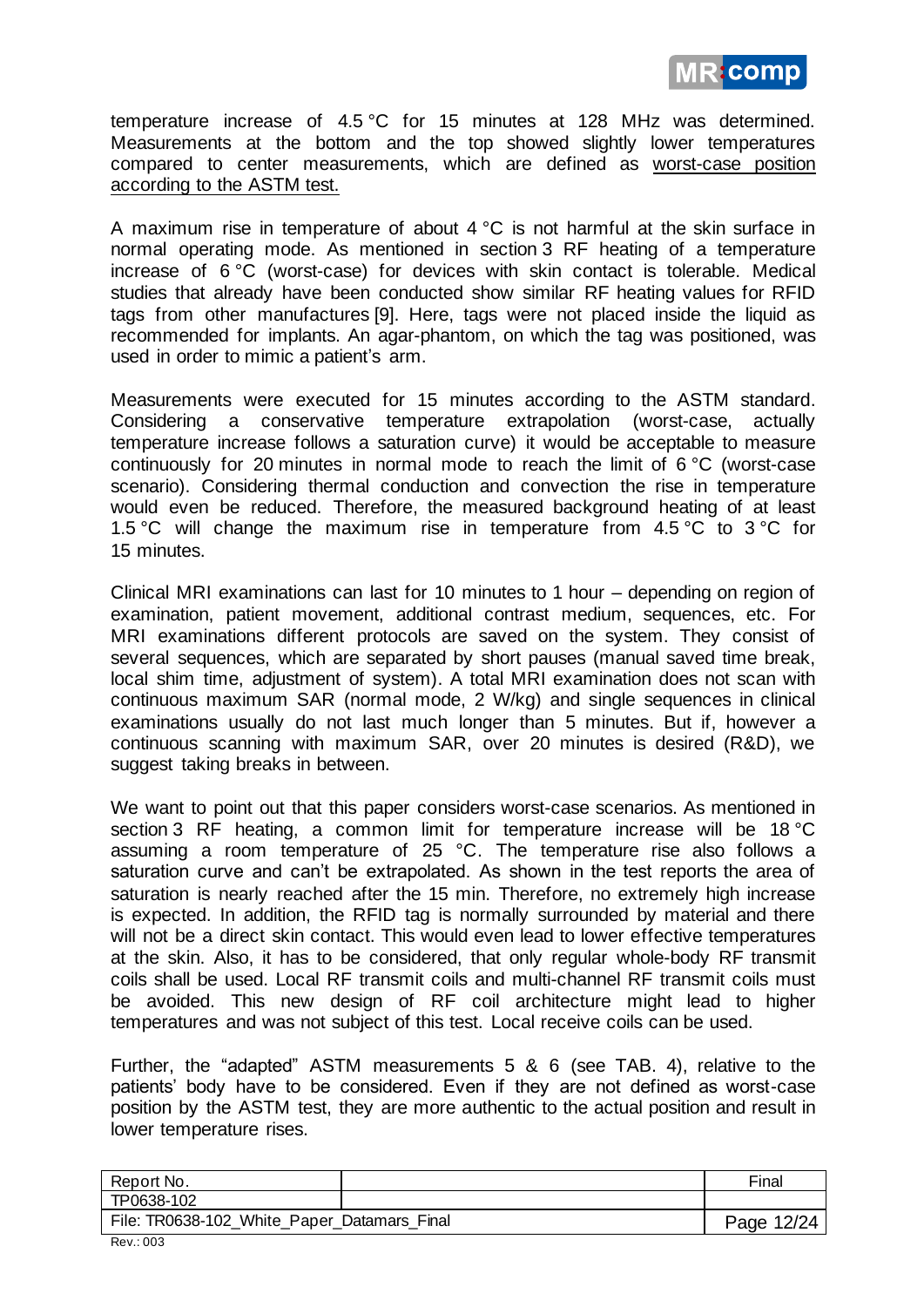

## **4. Force & Torque**

Accidental translocation of implants or devices used in the MRI environment, can lead to injuries or mortality. Therefore, MR safety testing, of possible induced displacement force and magnetically induced torque of devices to be used in the MRI environment must be considered. RFID tags are located outside of the human body and are sewn into patient's gowns. Only if the MRI field triggers a force in the tag, that an injury to the human body is caused, the device is considered as a risk. Hence it is recommended to perform ASTM tests according to F2052 (Force) [5] and F2213 (Torque) [6] also for external devices used in the MRI environment. In the following RFID 1, 2 and 4 are compared. As already mentioned in chapter 2, RFID 4 only differs in material in contrast to RFID 1 & 2. For RFID 3 no force and torque measurements were performed, due to the similar material and only very little shape changes compared to RFID 2.

The force measurement was performed at a 3 Tesla Magnetom Verio Siemens System. The medical device is suspended by a string in the MRI system at the location near the entrance to the bore and on the axis of the bore. The angular deflection of the string from the vertical is measured (see FIG. 5).



**FIG. 5: Left: Configuration during the test of RFID 2 at the test location, Right: Configuration during the test of RFID 4 (magnetic component) at the test location.** 

The magnetically induced displacement force is calculated from the measured angular deflection. A more detailed description of the test procedure, positioning, etc. can be found in our test reports (see Chapter 9).

For RFID 4 torque was measured according to the ASTM standard by using a torsional spring at a 3 Tesla Magnetom Verio Siemens System. The test object is placed centrally on a holder, which is connected rigidly to the torsional spring (see FIG. 6).

| Report No.                                  | Final      |
|---------------------------------------------|------------|
| TP0638-102                                  |            |
| File: TR0638-102_White_Paper_Datamars_Final | Page 13/24 |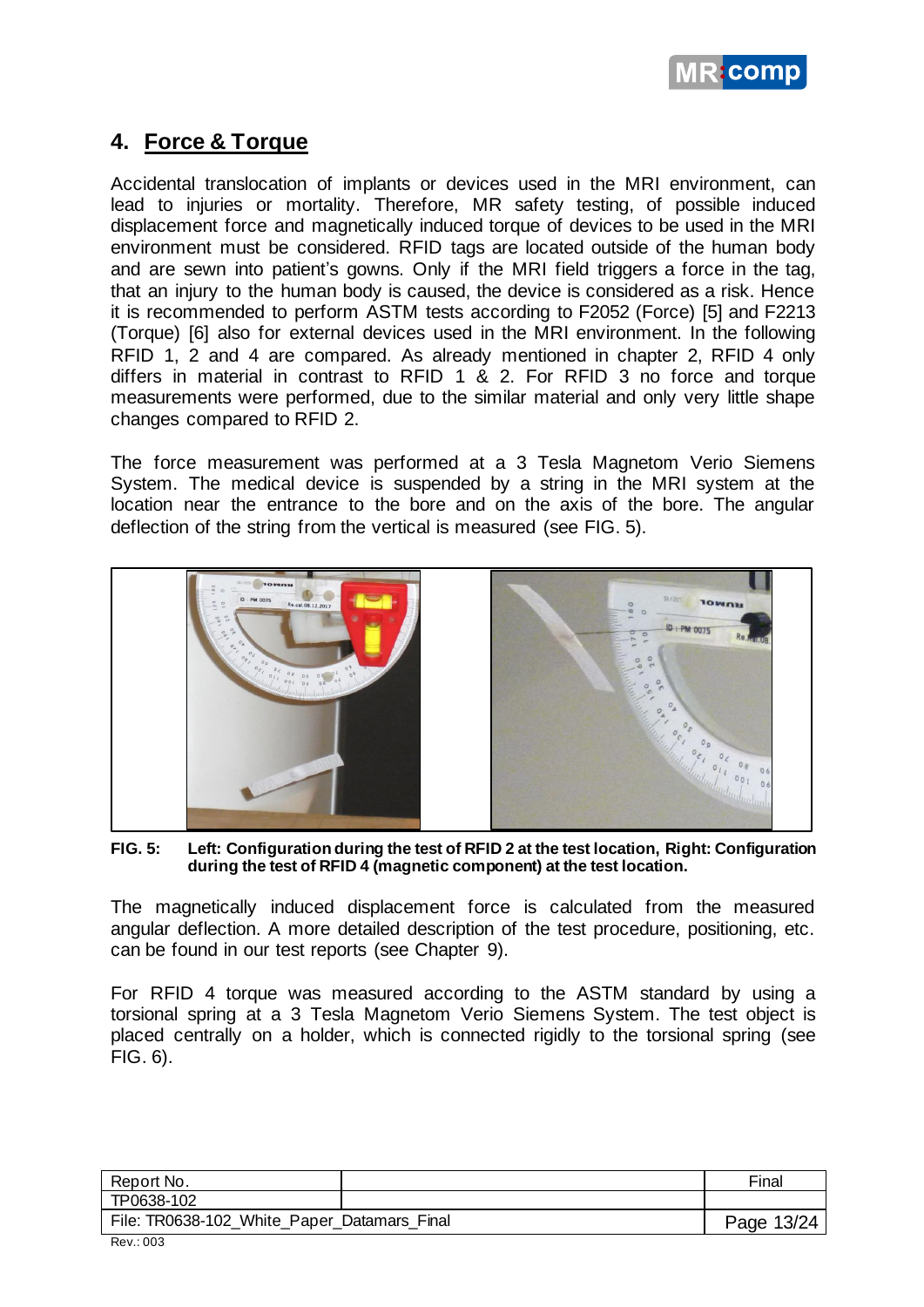



#### **FIG. 6: Test set up with test apparatus, torsional spring**

The apparatus is placed in the center of the MRI system where the magnetic field is uniform. The holding fixture of the spring and holder assembly is rotated through a turning rod, starting at 0° position to 360° with 10° increments. The torque is determined as a function of deflection angle. A more detailed description of this test procedure can also be found in our test reports, which numbering you will find in Chapter 9.

The results for the force and torque measurements for RFID 1, 2 and RFID 4 were shown in TAB. 5.

| <b>Measurement</b>              |                   | 2                 | 3                                            |
|---------------------------------|-------------------|-------------------|----------------------------------------------|
| <b>RFID</b> tag                 | RFID <sub>1</sub> | RFID <sub>2</sub> | RFID <sub>4</sub><br>(magnetic<br>component) |
|                                 |                   | <b>Force</b>      |                                              |
| $F_{m \text{ mean}}$ [mN]       | 0.19              | 0.07              | 28.6                                         |
| F due to gravity [mN]           | 4.36              | 2.72              | 2.97                                         |
|                                 |                   | <b>Torque</b>     |                                              |
| $\tau_{max}$ [mNm]              | $0.0232*$         | $0.0085*$         | 0.34                                         |
| $\tau_{due\,to\,gravity}$ [mNm] | $0.3045*$         | $0.1902*$         | 0.21                                         |

**TAB. 5: Results of displacement force measurements and magnetically induced torque for RFID 1, 2 & 4. \*Torque was only measured qualitatively; therefore the values were calculated from the force results (see Eq. 1 & Eq. 2)**

RFID 1 & RFID 2 were investigated qualitatively for torque, which means, that 3 categories could be distinguished. "No self-acting alignment", "slow self-acting alignment" or "fast self-acting alignment". No deflection angles were measured.

| Report No.                                  | Final      |
|---------------------------------------------|------------|
| TP0638-102                                  |            |
| File: TR0638-102_White_Paper_Datamars_Final | Page 14/24 |
| <b>D. 000</b>                               |            |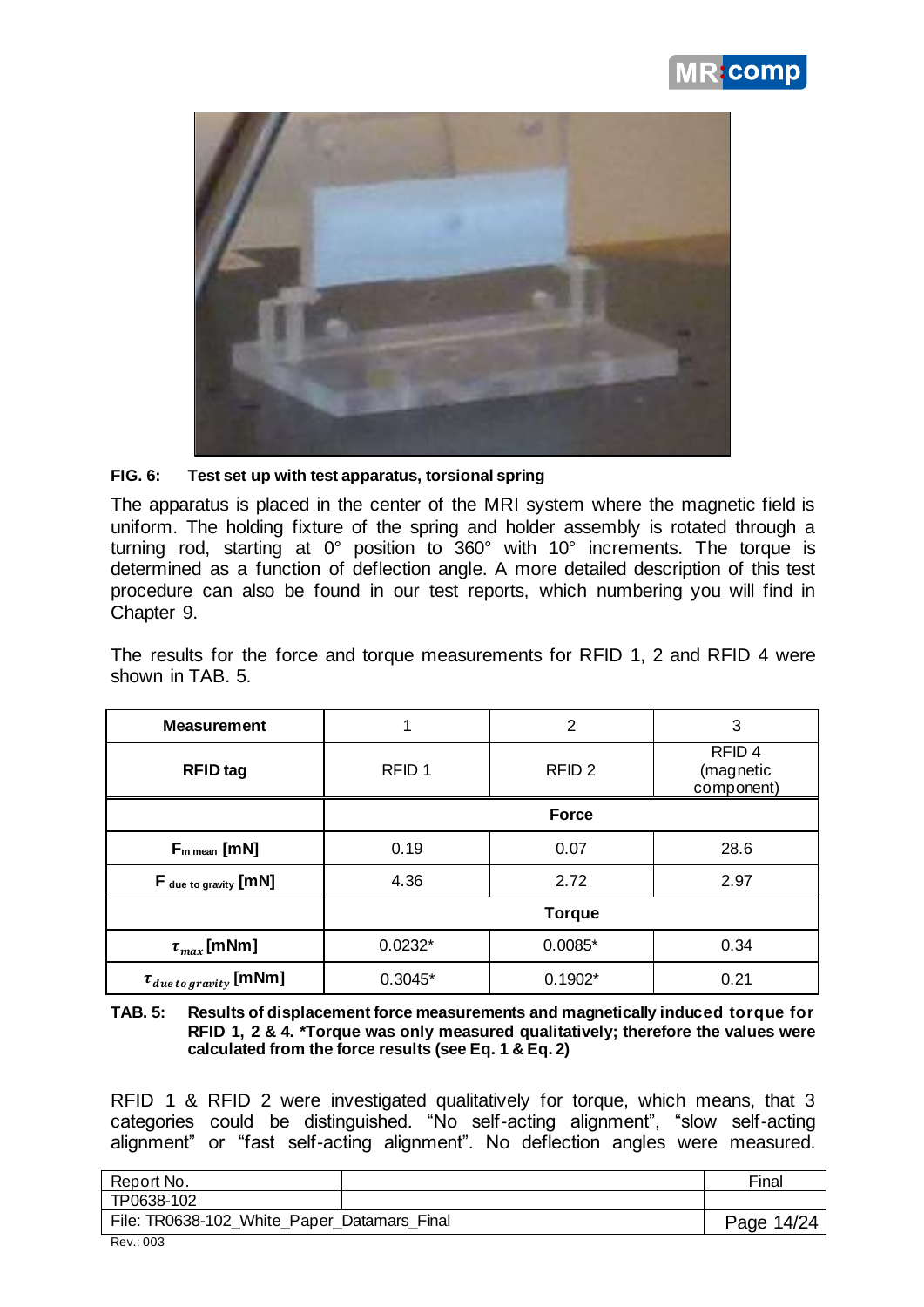

Therefore, the torque values had to be calculated from the measured force values. The value was determined under the assumption of the tag consisting of iron (not reality + worst case).

\*Torque calculation [6]:

$$
\tau_{max} = \frac{M_s \times F_m}{4 \times \nabla B}
$$
 Eq. 1

 $M<sub>s</sub>$  = conservative magnetic saturation value of iron [T] = 2.2 T  $(M<sub>s</sub>$  of implant was not available)  $F_m =$  the measured magnetic force according to Test Method F2052 [N]  $\nabla B$  = spatial gradient magnetic field at location of measurement  $[T/m]$ 

| $\tau_{max} = 0.0232$ mNm | for RFID 1 |
|---------------------------|------------|
| $\tau_{max} = 0.0085$ mNm | for RFID 2 |

The torque value due to gravity was calculated with the general formula.

 $\tau_{due\ to\ gravity} = m \times L \times g$  Eq. 2

 $m =$  mass of the device  $[kq] = 0.444$  g for RFID 1 & 0.277 g for RFID 2  $L =$  longest dimension of test device  $[m] = 70$  mm  $q =$  gravity  $[m/s^2] = 9.81 \text{ m/s}^2$ 

| $\tau_{due\ to\ gravity}=0.30\ mNm$ | for RFID 1 |
|-------------------------------------|------------|
| $\tau_{due\ to\ gravity}=0.19\ mNm$ | for RFID 2 |

For the evaluation the measured magnetic force is compared with the force due to gravity and the measured maximal magnetic torque is compared to the worst-case gravity torque. In order to prevent movements, the device should experience a lower magnetic force/maximal magnetic torque than its force/torque due to gravity.

The deflection angles obtained from the measurements resulted in a significantly higher force value for RFID 4 than for RFID 1 & 2. Only for RFID 1 & 2 the measured force values are lower than the force due to gravity. The same results also apply to the torque values. Again, only the measured maximum magnetic torque values for RFID 1 & 2 are smaller than the torque due to gravity.

If the tag would be free to move in the MRI room, only RFID 1 & 2 can be brought into the vicinity of the scanner. RFID 4 (with magnetic component) would have a strong movement in the MRI environment and could pose a hazard to patients or employees. But still it has to be considered, that the RFID tags are sewn into the patients' gowns whereby a counterforce must be taken into account and will abet the results, especially for RFID 4. Therefore, from the point of view for force and torque, all RFID tags are not exposed to hazardous force.

| Report No.                                  | Final      |
|---------------------------------------------|------------|
| TP0638-102                                  |            |
| File: TR0638-102_White_Paper_Datamars_Final | Page 15/24 |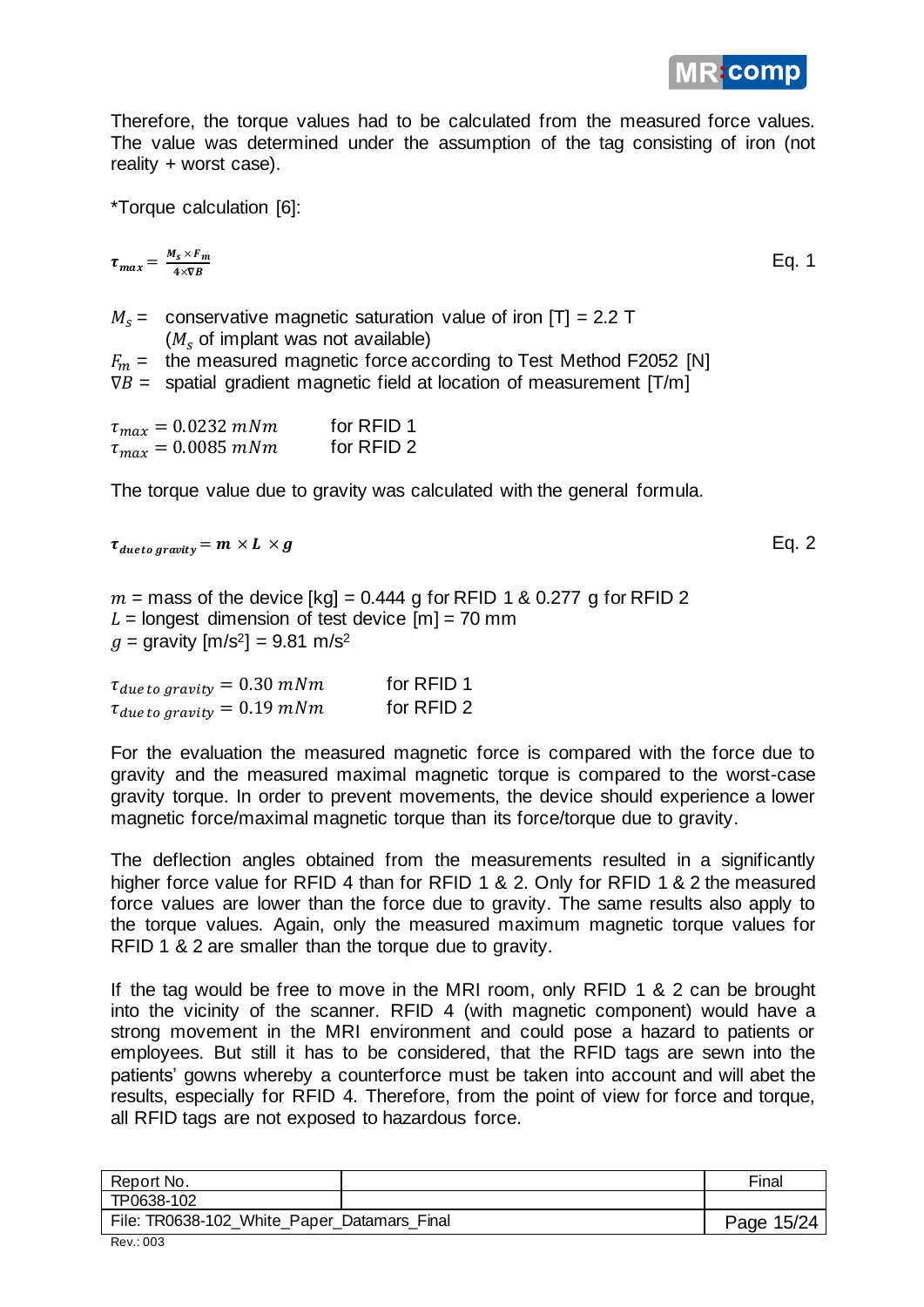

## **5. MR image artifacts**

In clinical MR imaging, the most challenging problem is to deal with a wide variety of artifacts because these artifacts may affect the diagnosis. In general, artifacts are more striking when using gradient echo sequences compared to spin echo pulse sequences. When using higher magnetic field strengths, the geometrical imaging distortion increases [10].

The most important issue with tags in MR imaging is the elimination of susceptibility artifacts that can result in geometric distortions. Such susceptibility artifacts are generated by the additional magnetization of the tag material, which interferes with not only the homogenous static magnetic field B<sub>0</sub>, but also with the switched gradient magnetic fields. Due to the additional magnetization, the gradient magnetic field is altered, which results in signal loss or enhancement at different locations. Because of this non-linearity of the readout-gradient, the tissue pixels are incorrectly coded, resulting in more or less pixel shift. [11]

Since RFID tags are positioned close to the skin (see FIG. 1), the influence of possible artifacts should be reviewed when examinations are performed in the same area. Artifact measurements according to ASTM F2119-07 [7] were performed for RFID 1, RFID 2 and RFID 4 (see TAB. 2) on a 3 Tesla Achieva Philips System. The test set-up and MR image artifact on the received image for the GRE sequence is pictured in FIG. 7.



**FIG. 7: Left: Test set-up for ASTM F2119 Artifact Measurement. Container filled with copper sulfate solution. RFID tag is positioned in the solution perpendicular to B0. Right: Transversal MRI image from GRE sequence. Distance of artifact is measured.**

The distance (in mm) from the device boundary to the fringe of the artifact is measured. For each image, the artifact must be characterized by the worst-case distance as the boundary of the device is completely circumscribed. The worst-case (maximum) distance found in the entire set of images acquired must be used to characterize the artifact. In addition to ASTM F2119-07 all longitudinal and cross sectional MR images are acquired for parallel & perpendicular orientations of the test

| Report No.                                  | Final      |
|---------------------------------------------|------------|
| TP0638-102                                  |            |
| File: TR0638-102_White_Paper_Datamars_Final | Page 16/24 |
| $D_{01}$ . $\cap$                           |            |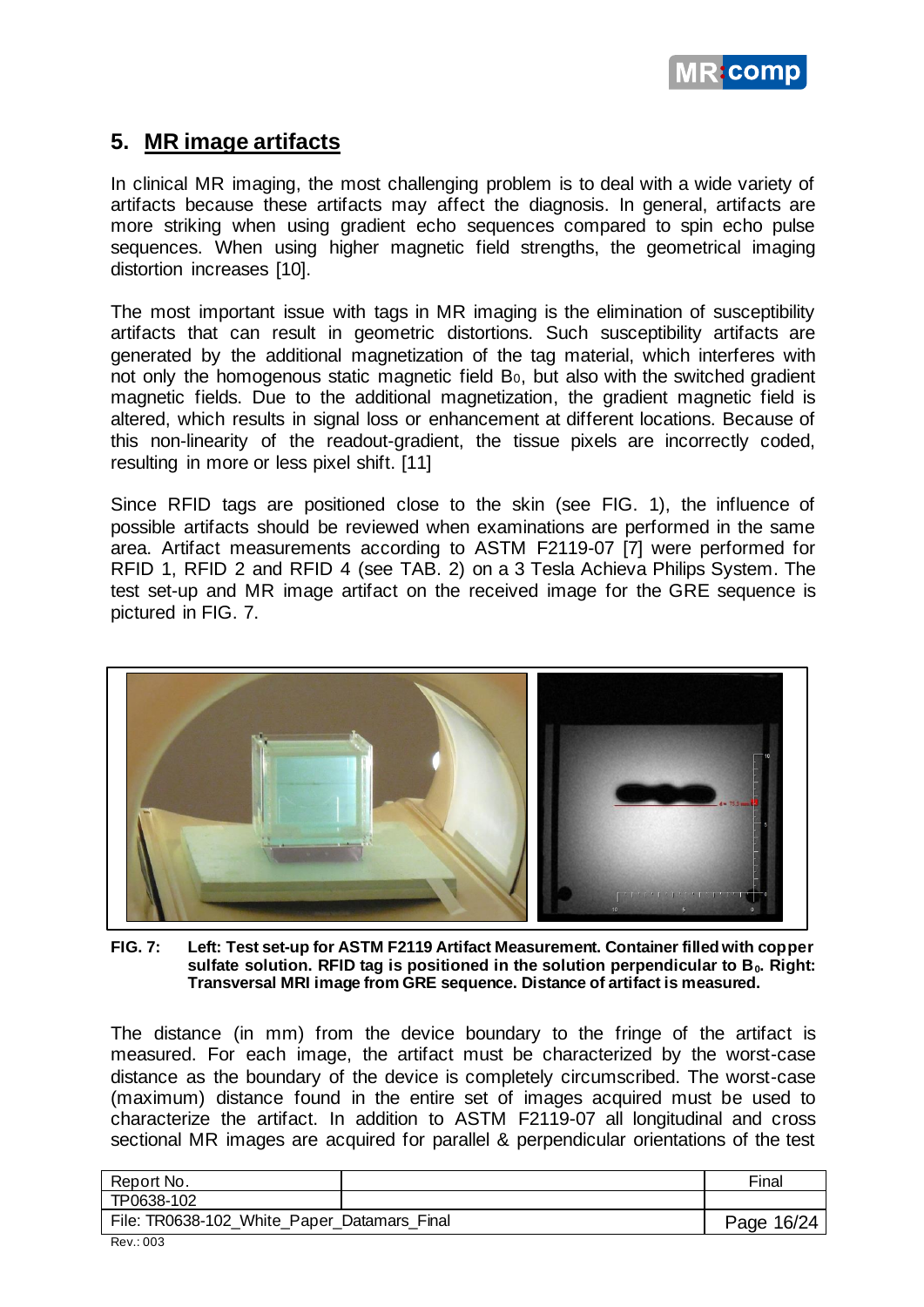

objects related to the main magnetic field B0. Test object length and diameter are reported with calculation of geometric distortion. For all tested RFID tags the worstcase artifact was found by using gradient echo sequences. For the artifact analysis we focus on the comparison of RFID 2 & 4 (TAB. 6). As mentioned before, these two tags differ only in their material.

| <b>Measurement</b>       |                   |                                           |
|--------------------------|-------------------|-------------------------------------------|
| <b>RFID tag</b>          | RFID <sub>2</sub> | RFID <sub>4</sub><br>(magnetic component) |
| Worst-case artifact [mm] | 5.50              | 24.00                                     |

**TAB. 6: Results of evaluation of MR image artifacts for RFID 2 & 4. Worst-case artifact values when measuring the diameter of the tag and by applying GRE-sequences.**

The RFID tag is located on the skin whereby the effect of the artifact would only be interesting in this direction. Considering the surrounding material, the minimal distance between the tag and the skin is 1 mm. In addition, the thickness of the subcutaneous tissue must be considered, and is assumed to be at least 1 mm. Based on this consideration, we can assume that we would have remaining maximum artifacts of about **3.5 mm** in the region of interest looking at RFID 2. For RFID 4 the remaining maximum artifact will be about **22 mm**.

Another test was performed at an MRI facility in North Carolina. RFID 1 was directly positioned on the surface of a phantom consisting of 1900 ml H20 distilled with 0.375 % NiSO4 and 0.5 % NaCl. The experiment was performed on a 1.5 Tesla Siemens Avanto. Measuring the susceptibility artifact in the phantom generated by the tag shows a 3.9 mm signal void measured by the DICOM caliper function (FIG. 8).



#### **FIG. 8: Left: Transversal MRI image using a T1 weighted Flash2D GRE-sequence. Middle: Zoom of left image. Susceptibility artifacts show a signal void of 3.9 mm. Right: Coronal image on the level of RFID tag using a T1 weighted STIR sequence.**

Former medical studies also analyzed RFID tags from other manufactures [9]. Here the measurements showed artifacts of 2 - 4 mm in size. The clinical images show a

| Report No.                                  |  | Final      |
|---------------------------------------------|--|------------|
| TP0638-102                                  |  |            |
| File: TR0638-102_White_Paper_Datamars_Final |  | Page 17/24 |
| $D_{01}$ . $\cap$                           |  |            |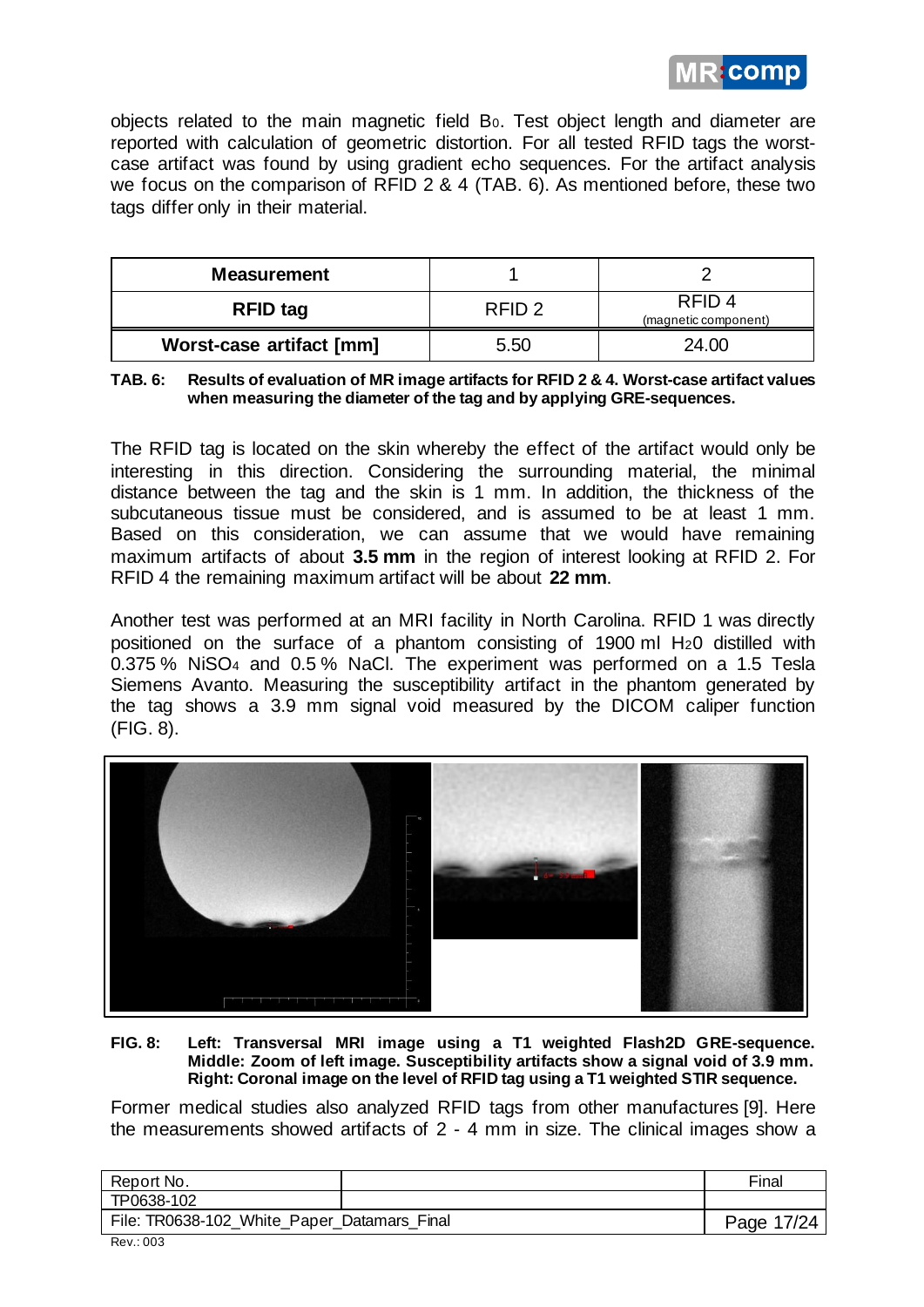

minimally disturbance by the RFID tag which does not affect the image quality by using TSE sequences.

It is striking that RFID 4 shows artifacts of almost triple the size compared to RFID 2 (see TAB. 6). The remaining maximum artifact of 22 mm in GRE sequences in the region of interest can be explainable by the antenna wire made from a magnetic component compared to the non-magnetic wire from RFID 2. Therefore, medical assessments of the artifact impact of RFID 2 and RFID 4 were carried out separately.

The following anatomical structures may be at least partially influenced by the artifact of **RFID 2** positioned close to the skin:

- **The skin and subcutaneous structures** however, these structures are rarely investigated by MR since skin disorders are usually examined by direct visual inspection and dermoscopy. One exception may be the skin infiltration in patients with breast cancer, but the affected area is larger than the size of the artifact. The subcutaneous tissue may be edematous or inflammatory, but this usually affects a larger area and is not restricted to the maximum of 5 mm diameter field. In the subcutaneous tissue, we can see inflammation of the bursae, such as the prepatellar bursa, which may be positioned within the artifact area, but again, cases of bursitis are usually larger than the 5 mm maximum artifact area and thus should be visible. Other abnormalities that may be seen in the subcutaneous tissue are superficially located lymph nodes, such as in the axillary and inguinal region, which can be increased in number as well as in size, but again, an increase in the number of lymph nodes can be easily seen despite a single artifact and even a single enlarged lymph node in the area of the artifact should be detectable because of the 10 mm or more size of pathologically enlarged lymph nodes. A rare referral for MRI may be a foreign body in the subcutaneous tissue, which are usually small and their characteristic artifacts on MR may be overlaid by the RFID tag artifact.
- **Tendons in superficial locations**, such as the Achilles tendon in the hindfoot, the triceps tendon in the insertion site of the elbow joint, as well as tendons in the foot, wrist, and hand area, may be affected by the artifact; however, this effect may be restricted to a partial area of the larger tendons, which will still allow a diagnosis.
- In the **smaller flexor/extensor tendons** of the ankle and foot, as well as in the wrist and fingers of the hand, focal lesions of these tendons, such as partial tears, may be masked locally by the artifact. The same is true for ligaments in the same areas, such as the collateral ligaments of the fingers, the pulleys for the fixation of the flexor tendon in the fingers of the hand and the plantar plates of the toes. Here, focal, partial, and complete tears may be masked by the artifact.
- **Superficial muscles**, such as those in the lower arm, and in the thigh and lower leg in slim patients, may show subtle injuries that are so superficial these injuries can be masked by the tag artifact. However, in all cases, muscle

| Report No.                                                     | Final      |
|----------------------------------------------------------------|------------|
| TP0638-102                                                     |            |
| File: TR0638-102_White_Paper_Datamars_Final<br>$\sim$<br>$  -$ | Page 18/24 |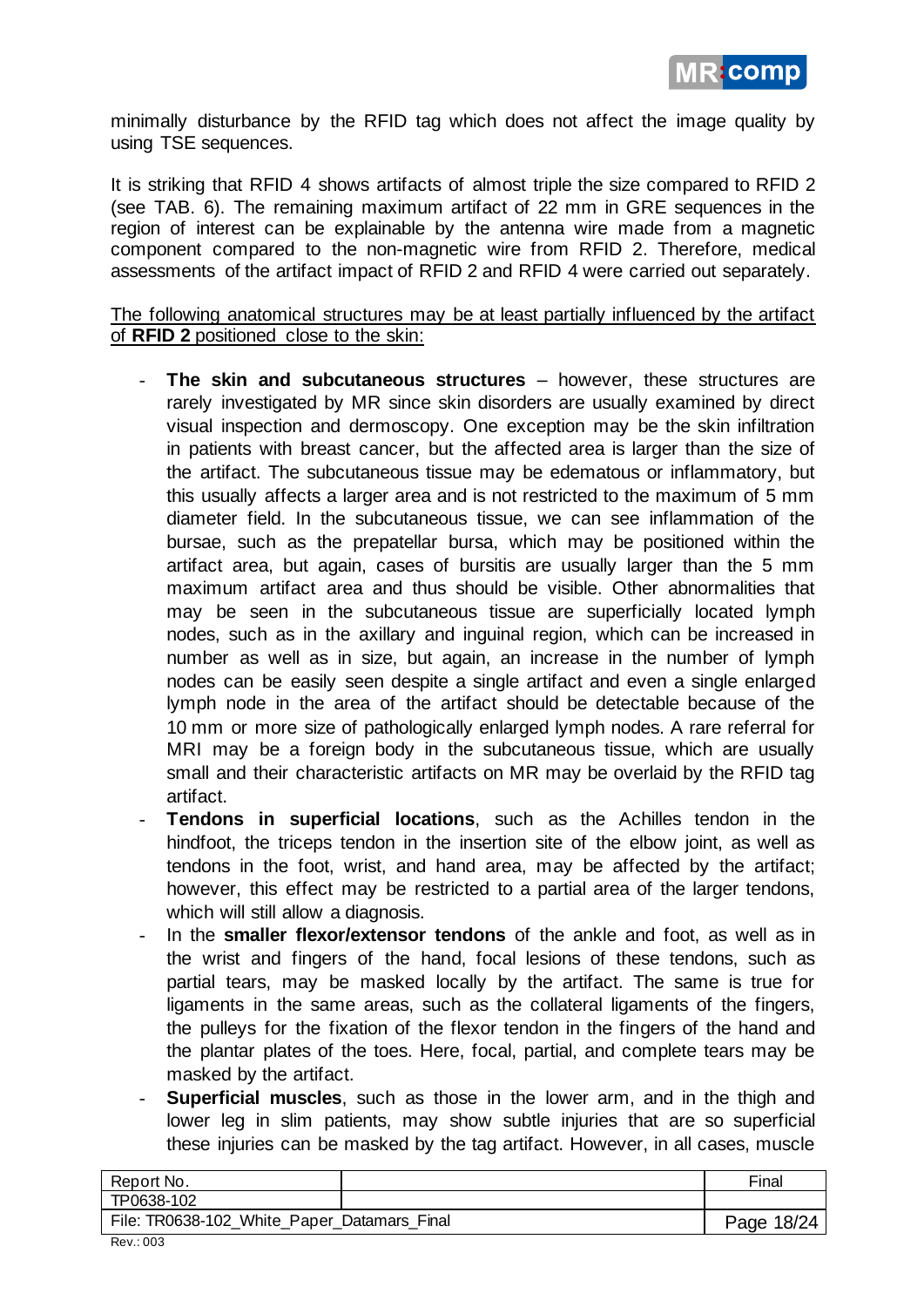

injuries with edema and muscle fiber tears are larger than the 5 mm size of the tag artifact; therefore, the diagnosis of these injuries should still be possible.

- **Superficial joints**, such as the acromio-clavicular joint and the small joints in the hand and foot region. All of these joints are significantly larger than the measured maximum 5mm artifact, and therefore, a diagnosis of different joint disorders in these superficial joints should be unproblematic.
- Hernias, such as in the para-umbilical and inguinal region. All of these are significantly larger than 5 mm in diameter, and thus, would not affect the diagnosis of this entity.

The following anatomical structures may be at least partially influenced by the artifact of **RFID 4** positioned close to the skin:

- **The skin and subcutaneous structures** – These structures are, however, rarely investigated by MR since skin disorders are usually examined by direct visual inspection and dermoscopy. One exception may be the skin infiltration in patients with breast cancer. In these cases, the affected area may be at least partially be covered by the size of the artifact if the RFID tag is located exactly in the area of breast-skin infiltration and may prevent correct diagnosis.

The subcutaneous tissue may be edematous or inflammatory, but this usually affects a larger area and is not restricted to the maximum of the 22 mm diameter field in fat-suppressed spin echo sequences, which are usually used for inflammatory diseases and edema. However, the frequency-selectve fatsaturation may be incomplete in this area, which negatively affects the diagnosis. In the subcutaneous tissue, we can see inflammation of the bursae, such as the prepatellar bursa, which may be positioned within the artifact area. Here the artifact may be larger than the extension of bursitis and may prevent a correct diagnosis.

Other abnormalities that may be seen in the subcutaneous tissue are superficially located lymph nodes, such as in the axillary and inguinal region, which can be increased in number as well as in size, but, an increase in the number of lymph nodes can be easily seen despite a single artifact in this region. However, a single, enlarged lymph node in the area of the artifact may not be detectable. A rare referral for MRI may be a foreign body in the subcutaneous tissue; these bodies are usually small and their characteristic artifacts on MR may be overlaid by the RFID tag artifact.

Tendons in superficial locations, such as the Achilles tendon in the hindfoot, the triceps tendon in the insertion site of the elbow joint, as well as tendons in the foot, wrist, and hand area—These tendons may be affected by the artifact. However, this effect may be restricted to a partial area of the larger tendons, but focal, partial, or complete tears without retraction may go undetected in the area of the tag artifact. In the smaller flexor/extensor tendons of the ankle and foot, as well as in the wrist and fingers of the hand, focal lesions of these tendons, such as partial tears, may be easily masked locally by the artifact. The same is true for ligaments in the same areas, such

| Report No.                                  |  | Final      |
|---------------------------------------------|--|------------|
| TP0638-102                                  |  |            |
| File: TR0638-102_White_Paper_Datamars_Final |  | Page 19/24 |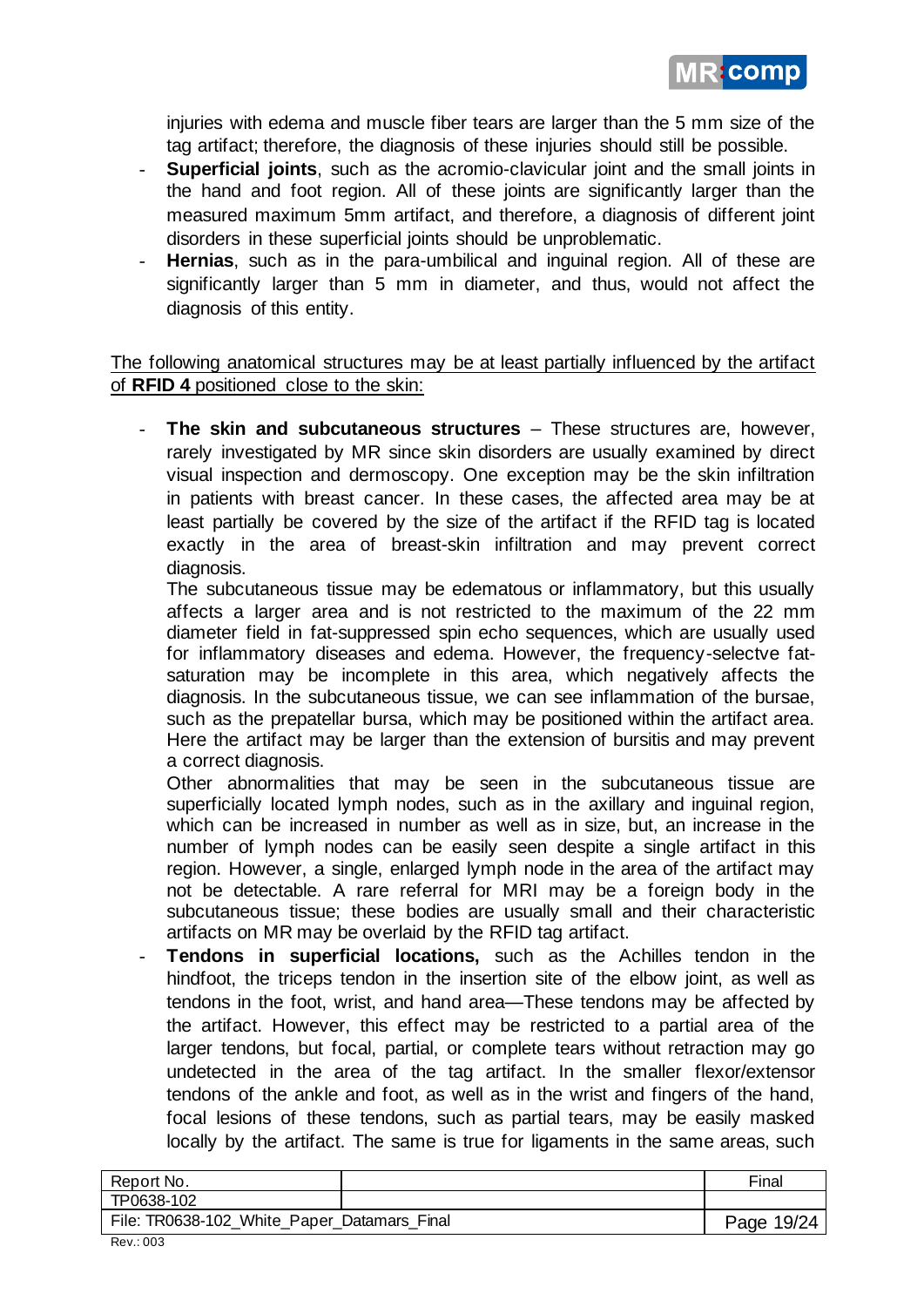

as the collateral ligaments of the fingers, the pulleys for the fixation of the flexor tendons in the fingers of the hand, and the plantar plates of the toes. Here, focal, partial, and complete tears may be masked by the artifact.

- **Superficial muscles**, such as those in the lower arm, and in the thigh and lower leg in slim patients,—These may show subtle injuries and, if these injuries are superficially located, they may go undetected because of the tag artifact.
- **Superficial joints**, such as the acromio-clavicular joint and the small joints in the hand and foot region—These may be overlaid by the artifact and a diagnosis of different joint diseases, ganglia, cyts etc. may be problematic.
- **Superficial vessels,** such as veins may be affected in their visibility by the tag artifact, however this is only relevant for superficial veins and not for the more important deep veins and arteries, in which thrombosis, stenosis or occlusion have to be diagnosed
- **Hernias**, such as in the para-umbilical and inguinal region—Smaller hernias may pose a problem for diagnosis by the tag artifact in this area, if the hernias are significantly larger than 22 mm in diameter, respectively, this will not affect the diagnosis of this entity.

From the two medical assessments, it can be seen, that an artifact influences the diagnosis, if it exceeds the total size of medical diagnosis. Superficial inflammations/injuries etc. therefore depend on their size, if a diagnosis would be possible. For the artifact considerations the possibility to propose a correct diagnose for deeper structures may vary from patient to patient and tend to be affected by the larger artifact. Also, all of the listed locations in the human body require an exact positioning of the RFID tag in these areas, which is unlikely in regions such as the hand and foot, for example. If the tag is located posteriorly in the upper border of the shirt in the midline with the exception of the skin and subcutaneous tissue, and the most posterior nuchal muscles no other tissues listed above will be affected by the tag artifact. In this area of the tag in the midline of the distal posterior cervical spine, no diseases, other than subcutaneous edema, can be expected, and since edemas are usually diffuse, even an artifact here would not pose a problem for diagnosis.

If regions close to the skin need to be imaged, several MR image artifact reduction techniques are available. Even simple changes, such as increasing the bandwidth or optimizing repetition time in the scan protocol, can reduce MR image artifacts. Fast spin echo sequences are most robust to artifacts compared to other MR sequences. Furthermore, specialized sequences have been developed by the different manufacturers to minimize metallic artifacts. However, to be absolutely certain, the RFID tag preferably should not be placed directly on the region of interest during MRI examinations – especially for medical questions regarding the superficial area. If patient-related a simple movement of the tag in the scrub is not possible, it is recommended that the distance towards the skin be increased by placing, e.g., an MR Safe positioning aid or padding.

| Report No.                                  |  | Final      |
|---------------------------------------------|--|------------|
| TP0638-102                                  |  |            |
| File: TR0638-102_White_Paper_Datamars_Final |  | Page 20/24 |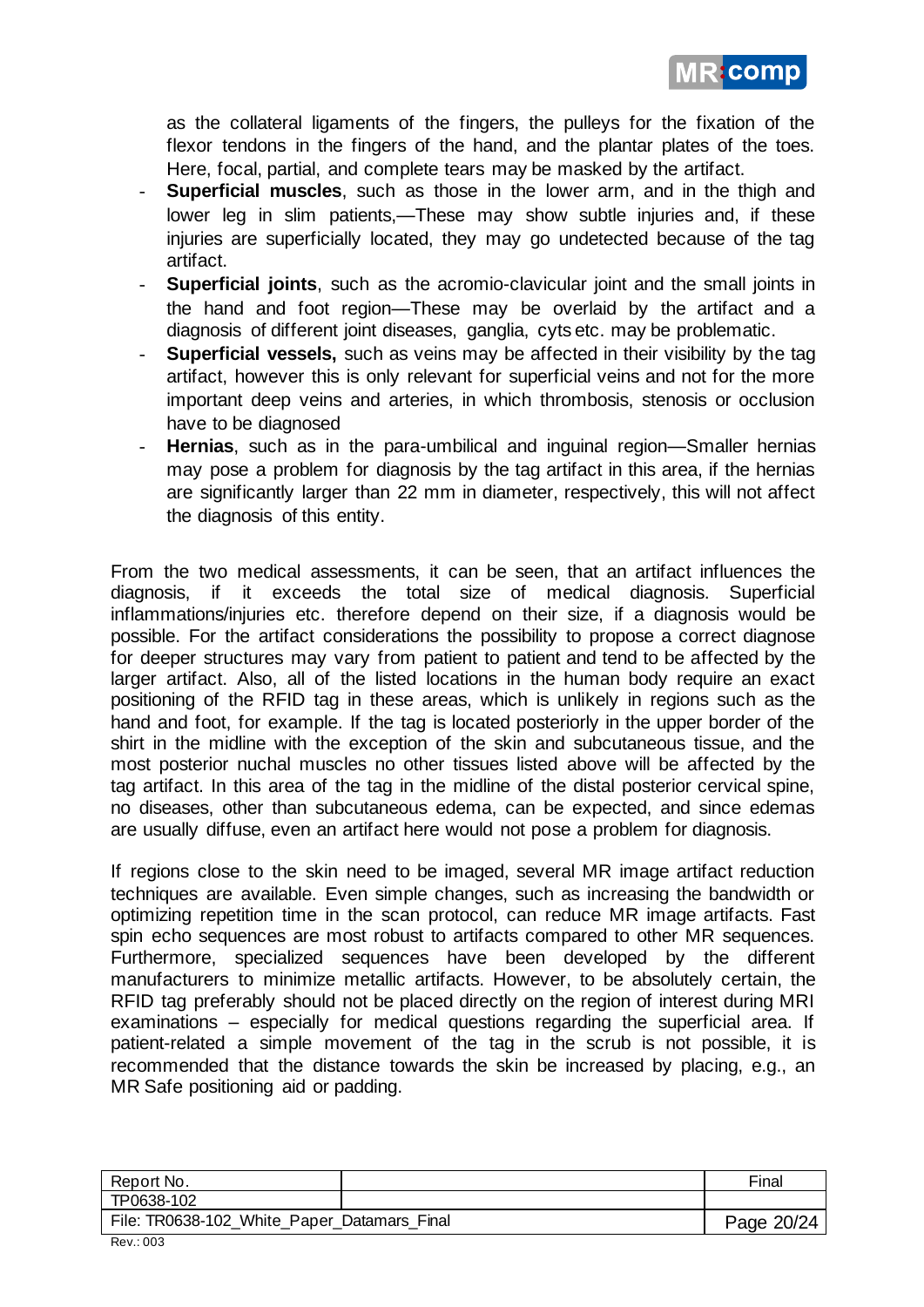

## **6. Summary & Conclusion**

The RFID tag tested at 64 MHz experienced a temperature increase of maximum 4.0 °C for 2 W/kg whole body averaged (WBA) SAR within 15 minutes. A maximum temperature increase of 4.5 °C for 15 minutes at 128 MHz was determined.

Therefore we conclude, that for patient safety a maximum total continuous MR scan time with maximum SAR (2 W/Kg in normal mode) of 20 minutes by using whole-body RF transmit coils is suggested. If more time is necessary (R&D purposes), we advise to take breaks in between. For this statement it is important to consider, that in praxis, in general an MRI examination is never executed with a continuous maximum SAR. The protocol for different examinations is, especially for 3 Tesla, set up with pauses between the single sequences.

When comparing the RFID tags in terms of force and torque, only RFID 1 & 2 do not show large movement and are therefore MR Conditionally safe to use in the MRI environment. Due to the very little change of shape from RFID 2 to 3 and the use of same material, we can conclude, that also RFID 3 is MR Conditionally safe to use in the MRI environment. In contrast to all other tags, RFID 4 shows a significantly larger movement in the MR environment, which can be explained by the magnetic component. It must be taken into account, that the tags are sewn into patients' gowns, whereby a counterforce can be consulted and RFID 4 will not expose to hazardous force.

Regarding patient safety all tested RFID tags do not have to be removed for 1.5 Tesla and 3 Tesla MRI scanning using the tag manufacturer's MR Conditional labeling **up to normal operation mode** and considering the statements mentioned above.

In general, the remaining maximum artifacts will be about 5 mm in gradient echo (GRE) sequences in the region of interest considering surrounding material and the skin with subcutaneous tissue. By using RFID 4 (magnetic component) the remaining maximum artifact will increase up to 22 mm. If MR imaging of the skin or regions close to the skin is desired, it is suggested to simply remove the gown with the tag, if it is placed in the region of interest. If this is not possible, we recommend reducing MR image artifacts by changing the scan protocol with the common parameter changes. In general, it is improving to use turbo spin echo (TSE) sequences instead of GRE or EPI sequences to reduce artifacts.

| Report No.                                  | Final      |
|---------------------------------------------|------------|
| TP0638-102                                  |            |
| File: TR0638-102_White_Paper_Datamars_Final | Page 21/24 |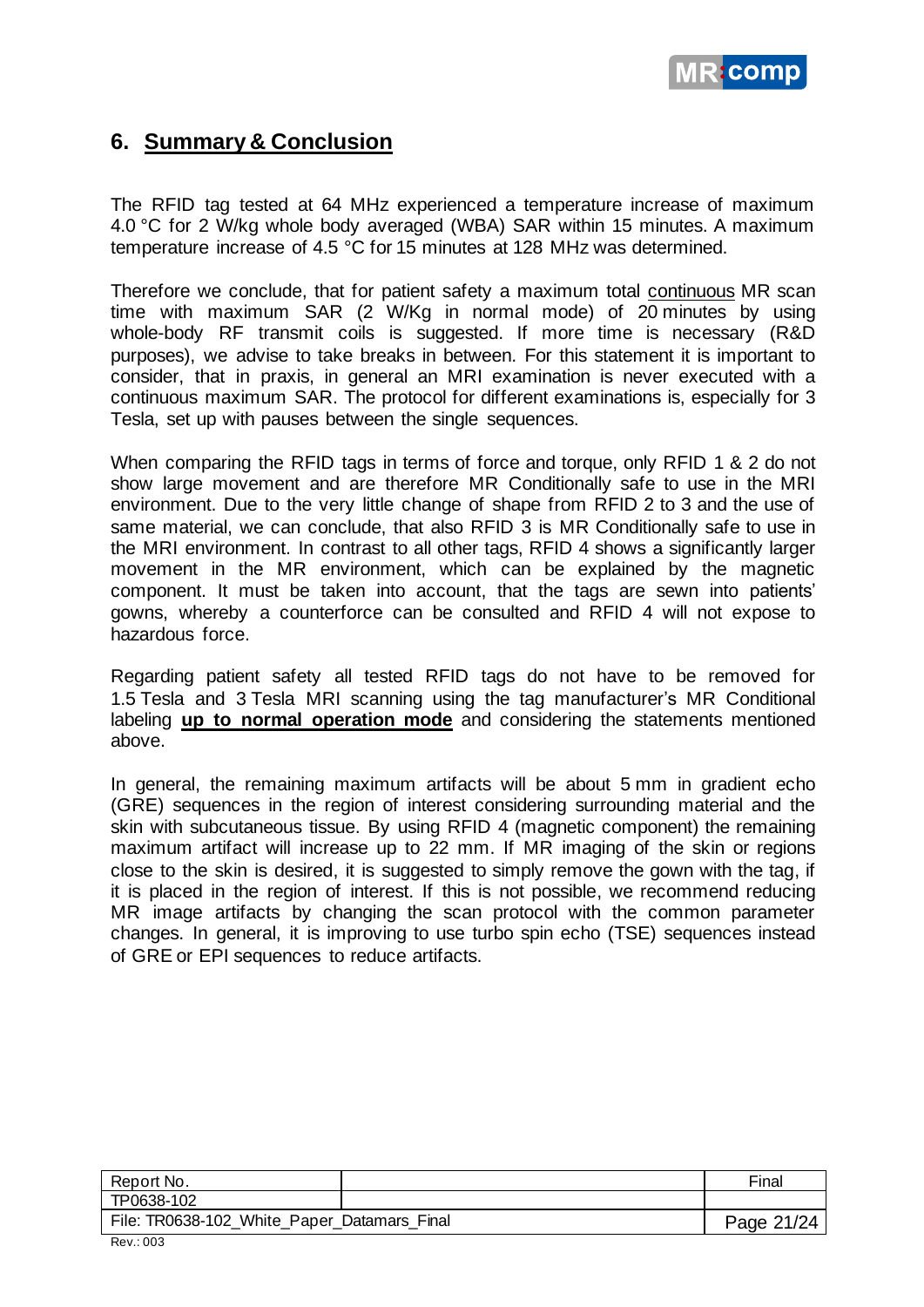

### **7. Disclaimer**

The above information of this White Paper is based on the current active standards and the best of one's knowledge. The manufacturer is responsible for its device marking and is liable for any damages involved in the device marking and its usage. The authors or MR:comp shall not be held liable for the marking or any damages, which can result from the marking usage of any kind.

## **8. References**

- [1] ASTM F2503 13, Standard Practice for Marking Medical Devices and Other Items for Safety in the Magnetic Resonance Environment.
- [2] IEC 62570:2014-02, "International Standard Norme Internationale", Edition 1.0 2014-02, International Electrotechnical Commission, Switzerland.
- [3] ISO/TS 10974, "Assessment of the safety of magnetic resonance imaging for patients with an active implantable medical device", Technical specification, Second edition 2018-14.
- [4] ASTM F2182 11a, "Standard Test Method for Measurement of Radio Frequency Indcued Heating On or Near Passive Implants During Magnetic Resonance Imaging".
- [5] ASTM F2052 15, "Standard Test Method for Magnetically Induced Displacement Force on Medical Devices in the Magnetic Resonance Environment".
- [6] ASTM F2213 17, "Standard Test Method for Measurement of Magnetically Induced Torque on Medical Devices in the Magnetic Resonance Environment".
- [7] ASTM F2119 07, "Standard Test Method for Evaluation of MR Image Artifacts from Passive Implants".
- [8] IEC 60601-1 "Internatinal Standard, Medical electrical equiment- Part 1: General requirements for basic safety and essential performance", Edition 3.1, 2012-08.
- [9] Steffen T., Luechinger R., Wildermuth S., Kern C., Fretz C., Lange J., Hetzer F., "Safety and reliability of radio frequency identification devices in magnetic resonance imaging and computed tomography", Patient Safety in Surgery, 2010, 4:2.
- [10] Farahani K., Sinha U., Sinha S., Chiu L., Jufkin R.B., "Effect of field strength on susceptibility artifacts in magnetic resonance imaging", Elsevier, 1990.
- [11] Oppelt A. Delakis I., "Safety aspects in interventional MRI", Z.Med Phys. 202, 12(1):5-15.

| Report No.                                                     | Final      |
|----------------------------------------------------------------|------------|
| TP0638-102                                                     |            |
| File: TR0638-102_White_Paper_Datamars_Final<br>$\sim$<br>$  -$ | Page 22/24 |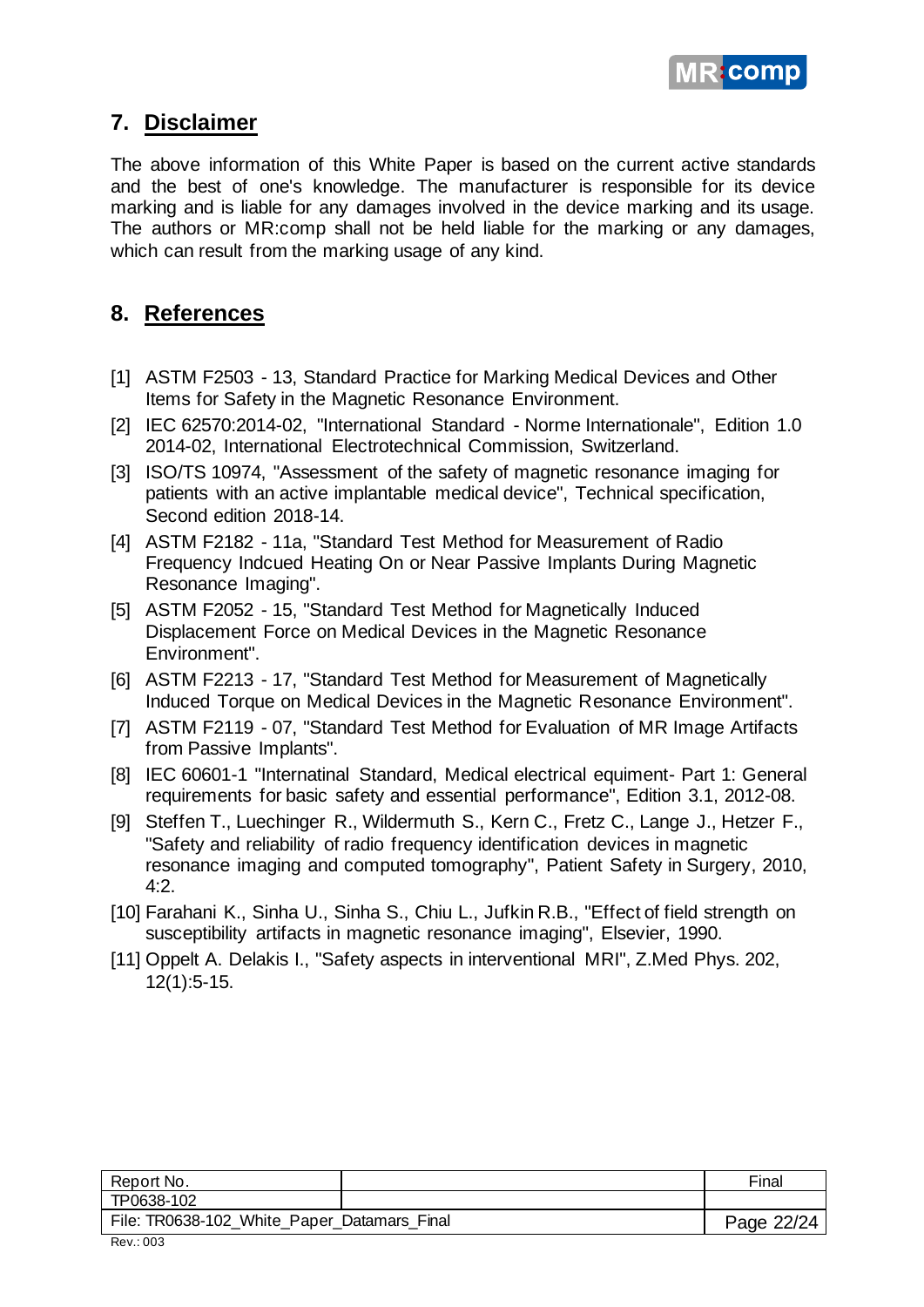

#### **9. MR:comp reports**

TR0411-301 Test report of displacement force for FT301 novo TR0411-302 Test report for torque for FT301 novo TR0411-303 Test report for RF heating at 1.5 Tesla for FT301 novo TR0411-304 Test report for RF heating at 3 Tesla for FT301 novo TR0441-306 Test report for MR Image Artifact for FT301 novo TR0411-101 Marking Draft for FT301 novo TR0480-301 Test report of displacement force for FT401ST TR0480-302 Test report for torque for FT401ST TR0480-303 Test report for RF heating at 1.5 Tesla for FT401ST TR0480-304 Test report for RF heating at 3 Tesla for FT401ST TR0480-305 Test report for MR Image Artifact for FT401ST TR0480-101 Marking Draft for FT401ST TR0592-303 Test report for RF heating at 1.5 Tesla for FT401 (updated version) TR0592-304 Test report for RF heating at 3 Tesla for FT401 (updated version) TR0580-202 Simulation report for RF heating at 1.5 Tesla for FT301 TR0809-301 Test report for displacement force for FT 401 V3 M TR0809-302 Test report for torque for FT 401 V3 M TR0756-301 Test report for RF heating at 1.5 Tesla for FT 401 V3 M TR0756-302 Test report for RF heating at 3 Tesla for FT 401 V3 M TR0776-301 Test report of MR Image Artifact for FT 401 V3 M

TR0791-101 Marking Draft for FT401 V3 M

| Report No.                                                     | Final      |
|----------------------------------------------------------------|------------|
| TP0638-102                                                     |            |
| File: TR0638-102_White_Paper_Datamars_Final<br>$\sim$<br>- - - | Page 23/24 |